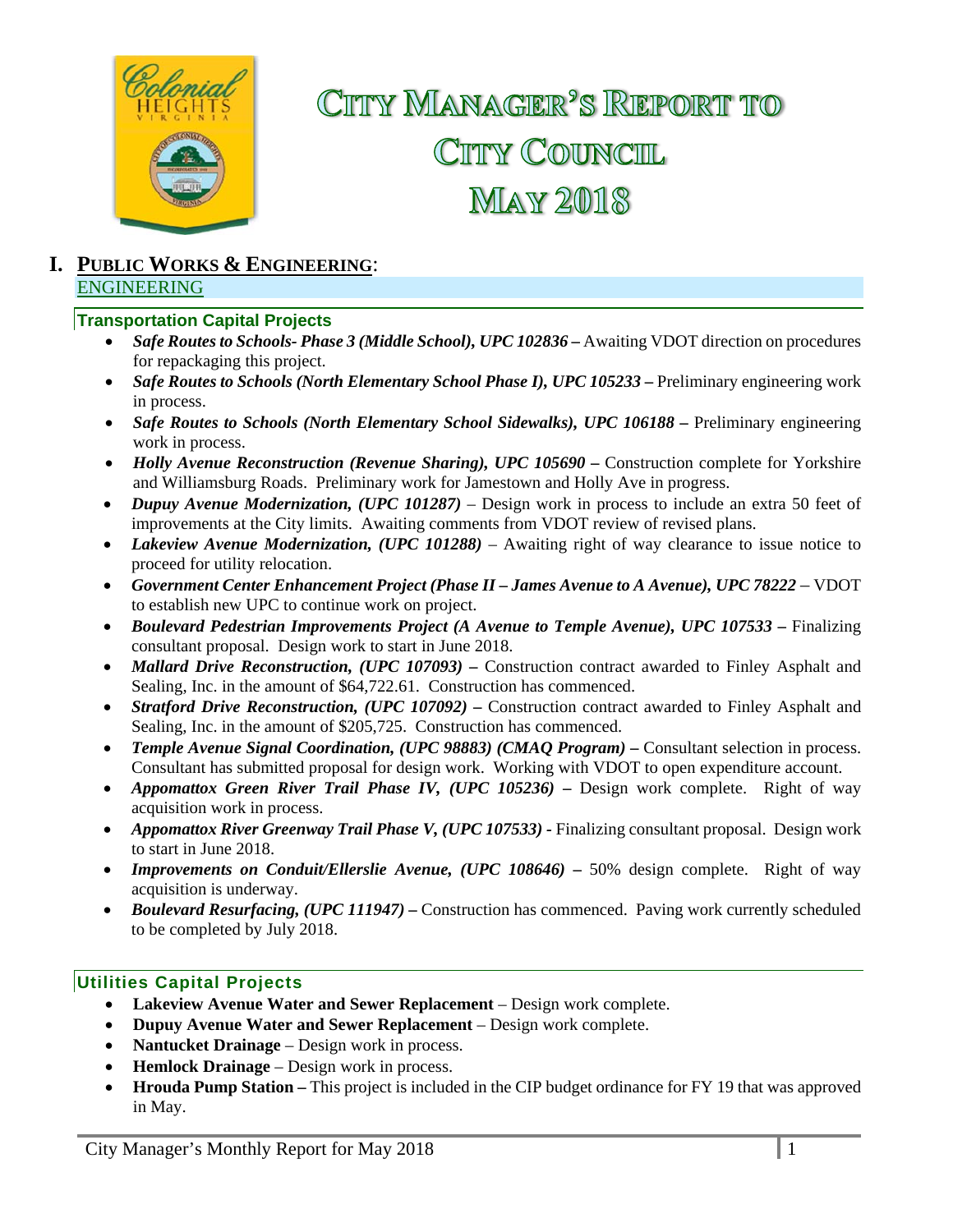## **I. PUBLIC WORKS & ENGINEERING (CONTINUED):**

### **Development Plan Reviews**

- Duck's Locksmith Final Plan  $(1<sup>st</sup>$  Revision) submitted on  $5/19$ . Final plan reviewed and comment sent to developer's agent on 5/29.
- **Dupuy Ave Improvements**  Final plan (revised 100% plan) reviewed on 5/23. Comments sent to consultant.
- **SRMC-FSED Utility Access Easement**  Exhibit Plat submitted, reviewed and comments sent to developer's agent on 5/31.
- Laurel Hill Boundary Adjustment Plat Final Plat (2<sup>nd</sup> Revision) reviewed, approved and recorded on 5/29.

### **Right-of-Way Permits**

• Issued/opened six (6) permits and closed three (3) permits for the month.

### **OPERATIONS AND MAINTENANCE**

### **Traffic Operations**

- Replaced/maintained signals, signs, markings and street lighting at 74 locations.
- Performed preventative maintenance at 4 locations.

### **Vegetation**

- Removed litter from (07) locations, responded to litter miscellaneous request at (02) locations and responded to (04) dead animal removal from street.
- Cut and trimmed grass at (41) locations and sprayed weeds/grass at (11) locations.
- Trimmed tree limbs at (06) locations, removed storm damage at (01) location and cut/removed a tree that fell into street on Marvin Avenue.
- Assisted City Hall moving tables for City's picnic.
- Interviewed and selected Michael Rieves as the new Heavy Equipment Operator replacing an employee that resigned.

### **Recycling Center**

 455 citizens used the Recycling Center to dispose of Category 1 Materials, brush, metal products and other recyclable materials.

### **Storm Water and Drainage**

- Cleaned (46) catch basins/curb inlets,  $(01)$  drainage ditch,  $(02)$  drainage pipe,  $(02)$  curb and gutters,  $(01)$ outfall and responded to drainage miscellaneous request at (09) locations.
- Performed Yearly BMP Inventory at (59) locations and cleaned a BMP at (01) location.
- Placed gravel in sinkholes at (03) locations.
- Repaired storm drain pipe at (03) locations.
- Placed topsoil around a catch basin and a handicap ramp at Kennon Point entrance, a sinkhole on Suffolk Avenue and on Brijadan Lane
- Swept (52) streets collecting (100) cubic yards of debris.
- Concrete crew replaced (13) feet of Curb and Gutter at (02) locations, an additional (12) feet of Curb and Gutter at (01) location, a 5' x 5' sidewalk at (01) location and (14) feet of gutter pan at (01) location due to Utility repairs.
- Patched (12) crack areas in Curb and Gutters on Oakwood Drive, a small piece of curb near a driveway on Richmond Avenue and responded to concrete miscellaneous request at (01) location.
- Attended a training class with the Superintendent on "Active Shooter Employee Training" at the Police Department.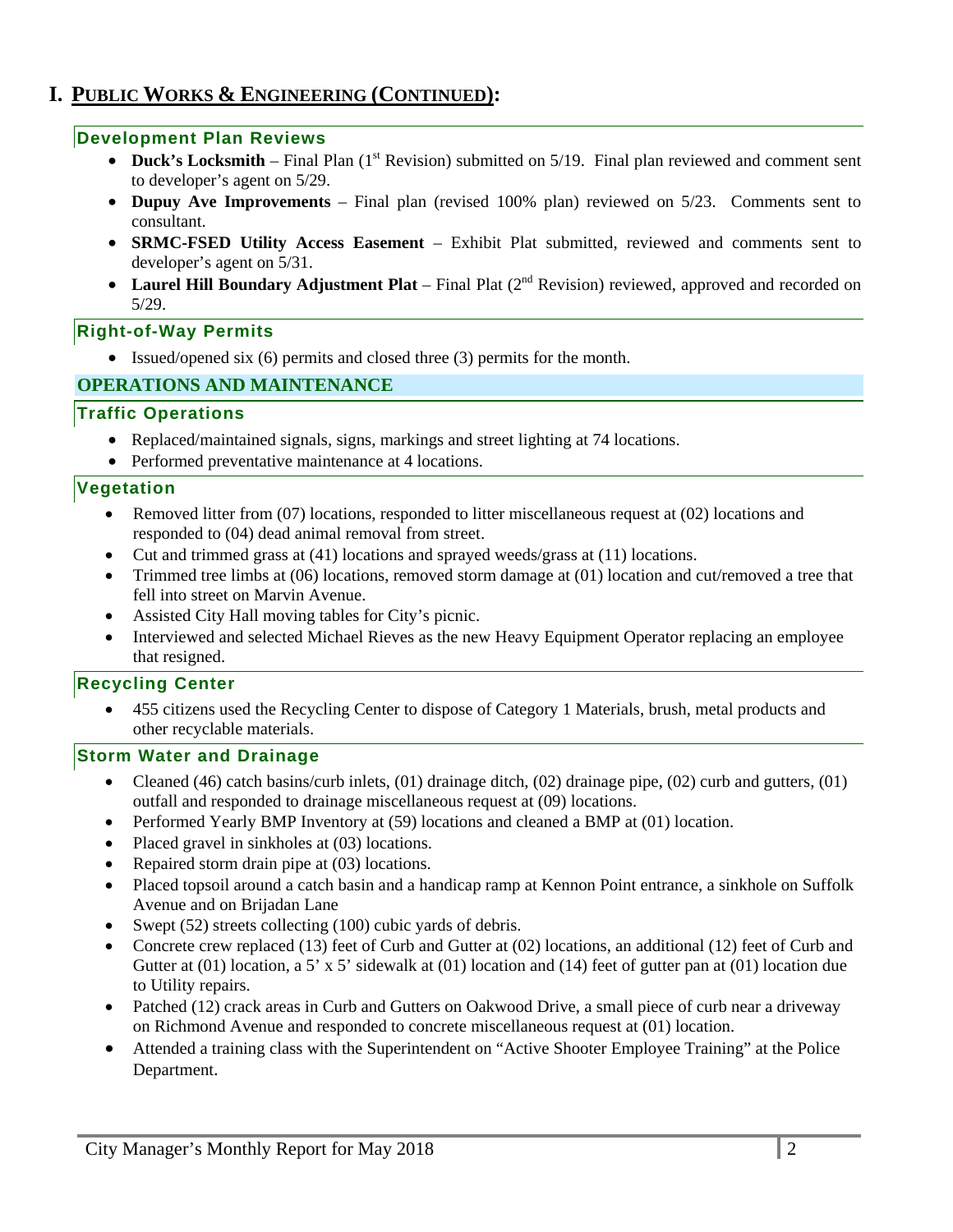## **I. PUBLIC WORKS & ENGINEERING (CONTINUED):**

### **Transportation**

- Placed Asphalt in (07) utility cuts, (120) potholes, (04) low areas, (01) sinkhole and (08) driveways.
- Graded gravel area in alley between Bristol and Stuart Avenues.
- Replaced a 16' driveway pipe on Glenview Avenue and removed a driveway pipe at Citizen's request on Comstock Drive.
- Responded to street repair miscellaneous request at (03) locations.
- Removed (50) dump truck loads of brush grindings from the Recycling Center to area 6 at the Old Landfill.
- Continued to clean and perform preventive maintenance/repairs on City's vehicles and Equipment.

### **Wastewater Utility**

- Responded to (09) sewer backups and responded to (05) sewer miscellaneous requests.
- Camera sewer line to determine problem area at (05) locations.
- Installed a sewer cleanout at (02) locations.
- Repaired sewer lateral at (02) locations.
- Placed topsoil around cleanout at (02) locations.
- Uncovered manhole and raised to grade on Stratford Drive at Conduit Road.
- Sprayed manhole for sewer roaches at (01) location.
- Placed topsoil in sinkhole on Perthshire Lane and gravel in a utility cut at (02) locations.
- Removed debris from pumps 1 and 2 twice this month, installed new cutting teeth, hardware, cleaned and flushed channel on the commutator grinder at the Main Pump Station.
- Repaired lead float, cleaned out wet well and painted pump number 1 and 2 on the outside of pump station to identify location of pumps on the inside at Charles Dimmock Pump Station.
- Removed grease from wet well and cleaned floats at Hrouda Pump Station.
- Cleaned floats, pumped down wet well and flushed both pumps at Hillcrest Pump Station.
- Painted pump number 1 and 2 on the outside of pump station to identify location of pumps on the inside at Sherwood Hills Pump Station.
- Placed stone and graded road to entrance of C&B Pump Station.
- Continue cutting and trimming grass around Pump Stations and Water Towers.
- Continue flushing all trouble sewer lines throughout the City.
- Continue monitoring all pump stations and methane pump daily*.*
- Three employees attended a training class on "Active Shooter Employee Training" at the Police Department.

### **Water Utility**

- Replaced (21) meters, (01) meter box, (1) meter top and responded to (09) water miscellaneous requests.
- Repaired a water service line break at (02) locations and a water valve cover at (01) location.
- Replaced water service line at (01) location.
- Performed a water pressure test at citizen request at (01) location.
- Cleaned meter box out for Utility Billing at (03) locations.
- Turned water off at (01) location due to a leak on private property and pulled a meter at (01) location for non-payment of utility bill.
- Mailed a copy of the 2017 Water Quality Report at citizen request to (01) location.
- Backflow/Cross Connection Technician conducted (72) surveys, (16) completed and (56) incomplete.
- Collected weekly routine water samples, performed THM's, HAA's and sent to Appomattox River Water Authority's (ARWA) for testing.
- Continue testing for chlorine at the dead end of Wildwood (02) times a week.
- 811 (formerly Miss Utility) locating required (200) man hours-(251) 811 tickets.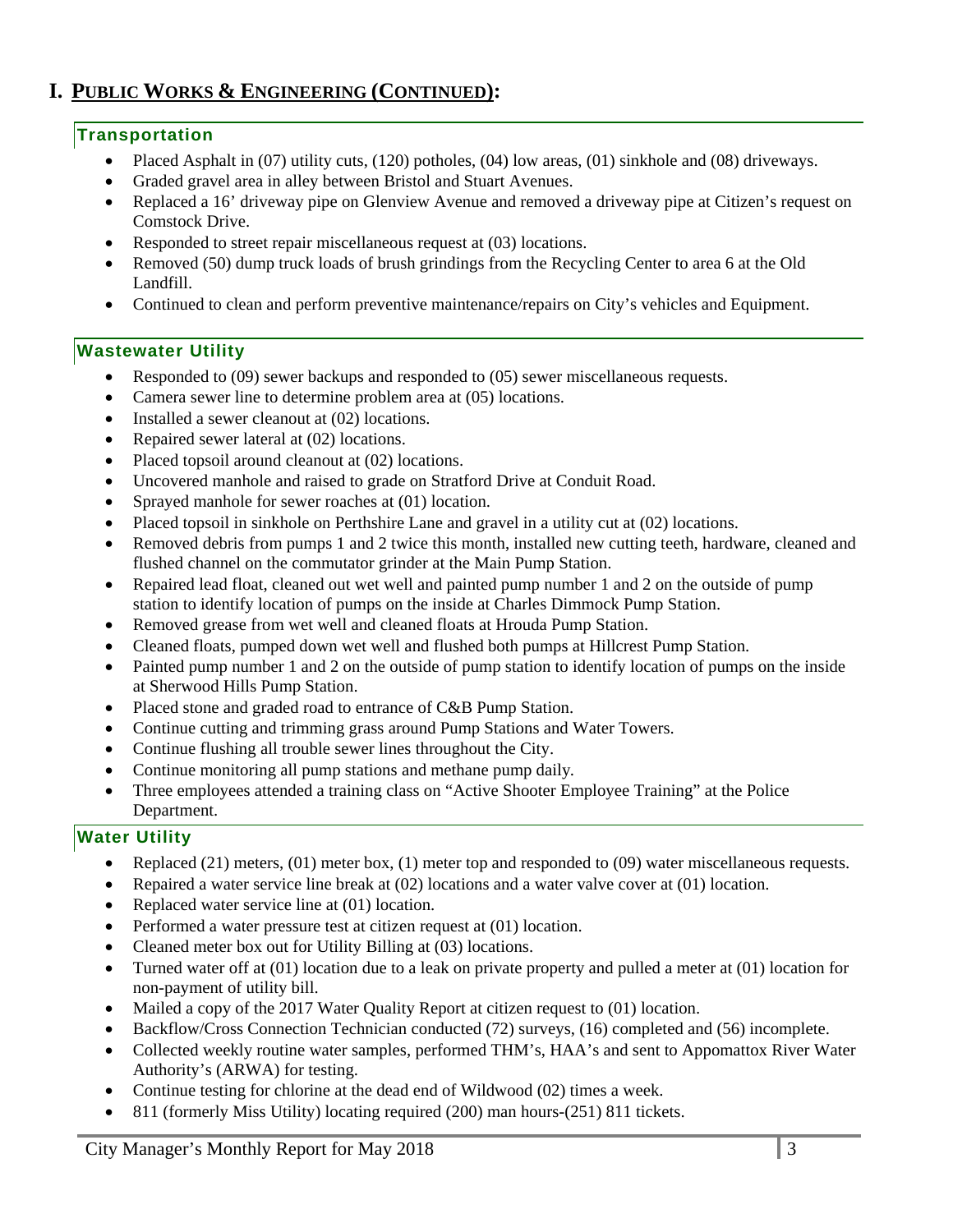## **II. PLANNING & COMMUNITY DEVELOPMENT DEPARTMENT**:

### **Department Overview**

At the end of the month of May, the department staffing has two vacancies. The job posting for the Assistant Director position was re-advertised on May 27, 2018, due to the fact the top candidates from the first posting did not accept the position. Currently, the responsibility and duties of the Assistant Director position are assigned/shared between the Director and the Community Development / Economic Development Planner. Additionally, one of the part-time Code Enforcement Inspectors resigned this month. The job posting to fill this part-time position opened on May 20, 2018.

### **Planning & Community Development Division**

- Planning Commission did meet in the month of May.
	- $\circ$  Preliminary Site Plan PD-18\_1 proposed development of a 35,000 square foot single-story expansion on the rear of the existing Keystone Tractor Museum and Sibley's BBQ located at 880 W. Roslyn Road.
- $\bullet$  At the May  $8<sup>th</sup>$  City Council Regular Meeting, the following planning items were discussed:
	- o City Ordinance No. 18-3, PC Resolution 18-4, to amend the zoning code to comply with the State Chesapeake Bay Preservation Act regulations.
	- o City Ordinance No. 18-4, PC Resolution 18-5, amend the zoning code with revised criteria for the Board of Zoning Appeals in granting a variance.
	- o City Ordinance No. 18-7, PC Resolution 18-6, amend the Comprehensive Plan by changing the land use classification for City-owned parcel 69020900001.
	- o City Ordinance No. 18-8, PC Resolution 18-7, amend zoning map for City-owned parcel 69020900001.
	- o City Ordinance No. 18-9, PC Resolution 18-8, amend and update Chapter 7 of the Comprehensive Plan, to comply with the State Chesapeake Bay Preservation Act regulations.
- $\bullet$  At the May 15<sup>th</sup> City Council Work Session, the discussion on Mobile Food Units was continued. General consent was given to move forward with drafting an ordinance to allow mobile food units for limited time periods, such as during special events, in certain zoning districts.
- Public Hearing occurred on May  $15<sup>th</sup>$ , 2019 for the CDBG Annual Action Plan.
- For CDBG, repairs began for an additional 2 homes.
- The division also continues to review zoning, sign and fence permits, answer zoning questions, answer inquiries from citizens and businesses, meet with residential and commercial developers or residents pertaining to parcels with flood plain and RPA issues, attend various meetings internally and externally, and other various daily activities.

### **Code Enforcement Division**

• The code enforcement division recorded 122 new cases in May 2018, a decrease in new cases from May 2017, and observed 177 outstanding cases come into compliance.

### **Building Inspections Division**

- The building inspections division received a decrease of permit applications in comparison to May 2017, a total expected investment of \$710,658 in commercial construction. The department completed 119 total inspections in May.
- A commercial permit was issued for Sedona Taphouse to construct a new restaurant and meeting space on Charles Dimmock Parkway.
- There were no new housing permits issued in May 2018.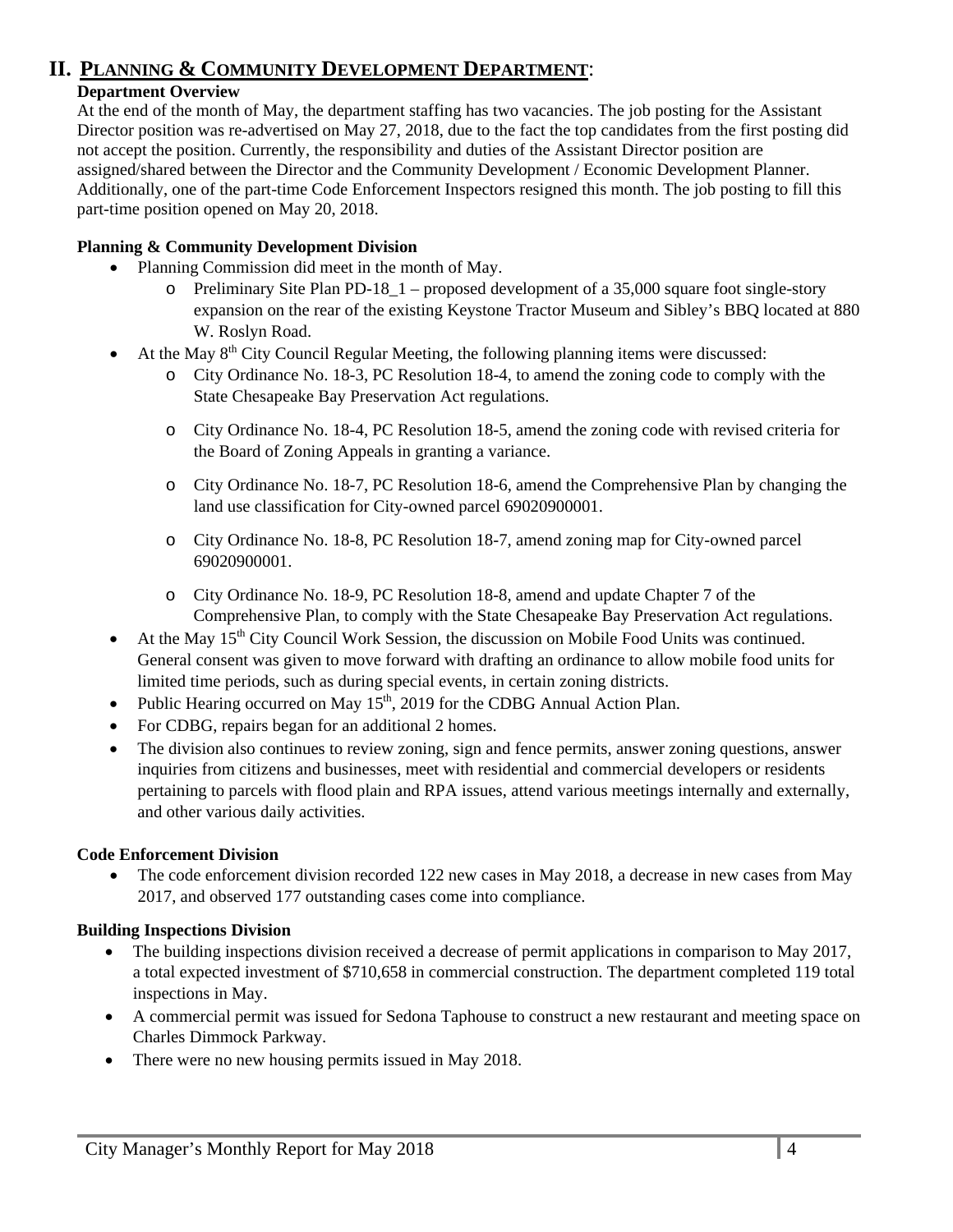## **II. PLANNING & COMMUNITY DEVELOPMENT DEPARTMENT (CONTINUED):**

The following spreadsheet depicts the department's monthly and year-to-date statistics.

| <b>Planning &amp; Community Development</b> |                |                       | <b>New Cases</b>                                                                                            | Month             | <b>YTD</b>              |
|---------------------------------------------|----------------|-----------------------|-------------------------------------------------------------------------------------------------------------|-------------------|-------------------------|
| 05/01/2018-05/31/2018                       |                |                       | <b>Total - All Categories</b>                                                                               | 122               | 663                     |
| 6/21/2018                                   |                |                       | Parking of commercial vehicle, recreational vehicle,<br>utility trailer, boat, and camper in Res. Districts | 11                | 66                      |
|                                             |                |                       | Exterior storage of objects and equipment                                                                   | $\overline{4}$    | 100                     |
|                                             |                |                       | Damage or defacement of public or private property                                                          |                   |                         |
| <b>Building Permits</b>                     | Month          | <b>YTD</b>            |                                                                                                             | 0                 | $\mathbf 0$             |
| <b>Total - All Categories</b>               | 50             | 241                   | Storage of Inoperable Vehicles                                                                              | 13                | 101                     |
| Residential - New Construction              | $\mathbf 0$    | 9                     | Removal of Vegetation                                                                                       | 63                | 123                     |
| Cost/Investment                             |                | \$0 \$1,206,330       | Solid Waste: Remove unsafe substances                                                                       | 18                | 204                     |
|                                             |                |                       | Zoning                                                                                                      | $\overline{2}$    | 21                      |
| Residential - Alteration/Demos              | 12             | 41                    | Virginia Property Maintenance Code                                                                          | 11                | 48                      |
| Cost/Investment                             |                | \$78,290 \$ 286,903   |                                                                                                             |                   |                         |
|                                             |                |                       | <b>Closed Cases</b>                                                                                         | Month             | <b>YTD</b>              |
| Commercial                                  | 3              | 22                    | <b>Total - All Categories</b>                                                                               | 177               | 515                     |
| Cost/Investment                             |                | \$710,658 \$1,378,642 | Parking of commercial vehicle, recreational vehicle,<br>utility trailer, boat, and camper in Res. Districts | 13                | 59                      |
|                                             |                |                       | No Violation                                                                                                | $\mathbf{1}$      |                         |
| Electrical                                  | 11             | 63                    | Compliant                                                                                                   | 12                | 54                      |
|                                             |                |                       | <b>Forced Compliant</b>                                                                                     | $\mathbf 0$       | $\mathbf{0}$            |
| Mechanical                                  | 14             | 51                    | Exterior storage of objects and equipment                                                                   | 29                | 100                     |
|                                             |                |                       | No Violation                                                                                                | 1                 | 5                       |
| Plumbing                                    | 10             | 55                    | Compliant<br><b>Forced Compliant</b>                                                                        | 28<br>$\mathbf 0$ | 95<br>$\mathbf{0}$      |
|                                             |                |                       | Damage or defacement of public or private property<br>No Violation                                          | 0<br>$\mathbf 0$  | $\bf{0}$<br>$\mathbf 0$ |
| <b>Building Inspections</b>                 | Month          | <b>YTD</b>            | Compliant                                                                                                   | 0                 | $\mathbf 0$             |
| <b>Total - All Categories</b>               |                |                       | <b>Forced Compliant</b>                                                                                     | 0                 | $\mathbf{0}$            |
| Residential                                 | 78             | 343                   | Storage of Inoperable Vehicles                                                                              | 8                 | 91                      |
| Commercial                                  | 41             | 299                   | No Violation                                                                                                | 1                 | 6                       |
|                                             |                |                       | Compliant                                                                                                   | 7                 | 83                      |
|                                             |                |                       | <b>Forced Compliant</b>                                                                                     | 0                 |                         |
|                                             |                |                       | Removal of Vegetation                                                                                       | 97                | 118                     |
| <b>Planning Permits</b>                     | Month          | <b>YTD</b>            | No Violation                                                                                                | 9                 | 9                       |
| <b>Total- All Categories</b>                | 14             | 71                    | Compliant                                                                                                   | 79                | 100                     |
| Fence                                       | $\overline{2}$ | 17                    | <b>Forced Compliant</b>                                                                                     | 9                 |                         |
|                                             |                |                       | Solid Waste: Remove unsafe substances                                                                       | 19                | 104                     |
| Signs - Temporary                           | $\mathbf{1}$   | 7                     | No Violation                                                                                                | $\mathbf{1}$      |                         |
|                                             |                |                       | Compliant                                                                                                   | 18                | 99                      |
| Signs - Permanent                           | $\overline{2}$ | 16                    | <b>Forced Compliant</b>                                                                                     | 0                 | $\bf{0}$                |
|                                             |                |                       | Zoning                                                                                                      | 2                 | 15                      |
| Zoning                                      | 9              | 31                    | No Violation                                                                                                | 0                 | $\mathbf{0}$            |
|                                             |                |                       | Compliant                                                                                                   | 2                 | 15                      |
|                                             |                |                       | <b>Forced Compliant</b>                                                                                     | 0                 | $\mathbf{0}$            |
|                                             |                |                       | Virginia Property Maintenance Code                                                                          | 9                 | 28                      |
|                                             |                |                       | No Violation                                                                                                | $\mathbf{1}$      |                         |
|                                             |                |                       | Compliant                                                                                                   | 8                 | 25                      |
|                                             |                |                       | <b>Forced Compliant</b>                                                                                     | $\mathbf{0}$      | $\mathbf{0}$            |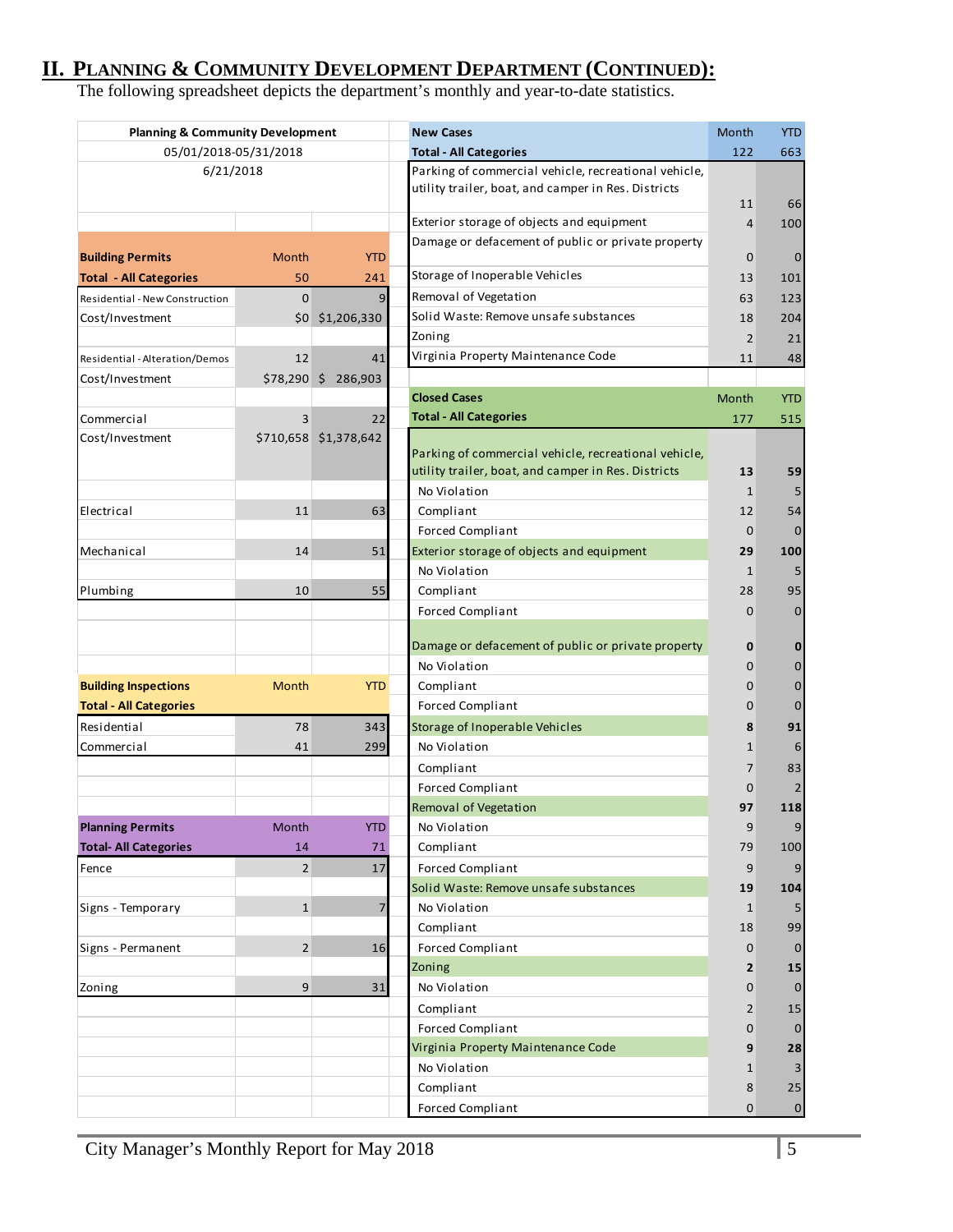## **III. ECONOMIC DEVELOPMENT DEPARTMENT:**

**UNEMPLOYMENT** FOR THE PAST 12 MONTHS – COLONIAL HEIGHTS



Source: Virginia Bureau of Labor Statistics

| <b>Comparison Over Time</b>            |                              |                 |                      |  |
|----------------------------------------|------------------------------|-----------------|----------------------|--|
| <b>Time Period</b>                     | <b>Colonial Heights city</b> | <b>Virginia</b> | <b>United States</b> |  |
| Apr. 2018                              | 3.1%                         | 2.8%            | 3.7%                 |  |
| Mar. 2018                              | 3.7%                         | 3.3%            | 4.1%                 |  |
| Apr. 2017                              | 4.1%                         | 3.5%            | 4.1%                 |  |
| 5 Year Annual Average<br>$2013 - 2017$ | 5.1%                         | 4.6%            | 5.6%                 |  |
| 10 Year Annual Average<br>2008 - 2017  | 6.1%                         | 5.4%            | 7.0%                 |  |

Source: Virginia Bureau Labor Statistics

## **Labor Force, Employment and Unemployment in Colonial Heights**

The table below shows the monthly not seasonally adjusted Labor Force, Employment and Unemployment data for Colonial Heights city in April 2018 per *Virginia Employment Commission*.

| <b>Labor Force</b>                        | <b>Employed</b>                         | <b>Unemployed</b> | <b>Unemployment Rate</b>                               | <b>Preliminary</b>                      |  |
|-------------------------------------------|-----------------------------------------|-------------------|--------------------------------------------------------|-----------------------------------------|--|
| 8,919                                     | 8,645                                   | 274               | 3.1                                                    | N <sub>0</sub>                          |  |
| <i>*Chesterfield</i><br><i>*Dinwiddie</i> | 2.8 %unemployment<br>3.3 % unemployment |                   | <i>*City of Petersburg</i><br><i>*City of Hopewell</i> | 6.0 % unemployment<br>4.7% unemployment |  |
| <i>*Prince George</i>                     | 3.4% unemployment                       |                   |                                                        |                                         |  |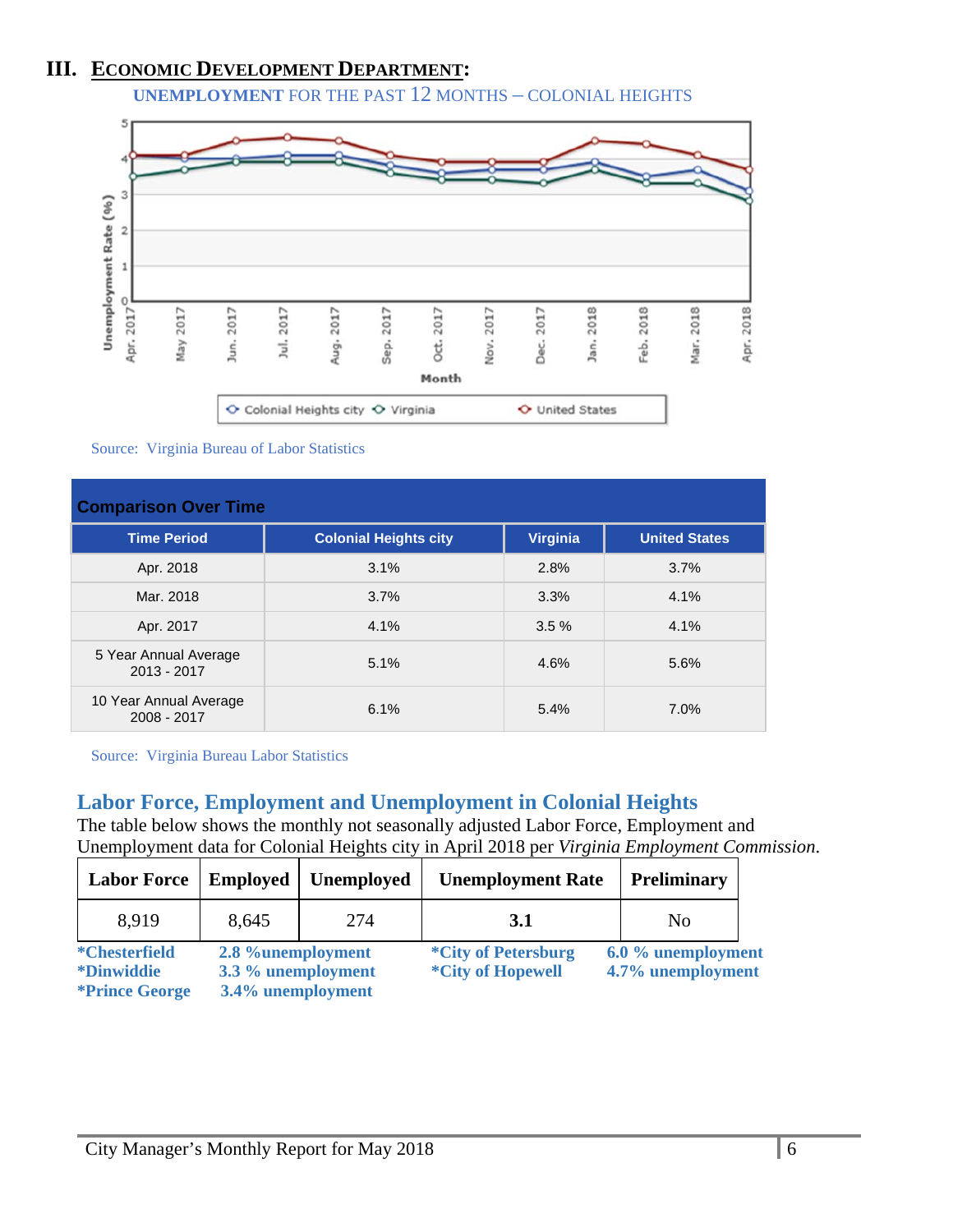## **III. ECONOMIC DEVELOPMENT DEPARTMENT (CONTINUED):**

## **Prospect Activity:**

| Direct Requests for Information: |  |
|----------------------------------|--|
| Sites/Bldgs. Submitted           |  |
| <b>Active Prospects</b>          |  |

## **Projects:**

Boulevard WaWa Interior Renovations Walker Office Building – Roslyn Office Park Sedona Tap House Under Construction Rezoning for Charles Dimmock Site Approved by City Council Pre-Application for Tractor Museum Expansion

## **Meetings & Events:**

 Retail Merchants Association Monthly Meeting Chamber Finance Committee Meeting – Colonial Heights Chamber Crater Workforce Board Meeting Crater Workforce Investment Board Business Services Committee Meeting Petersburg Area Regional Tourism Marketing Meeting Greater Realtor Association Commercial Realtors Monthly Meeting International Conference for Shopping Center Trade Show Community College Workforce Alliance Meeting Workforce Marketing/Rebranding Meeting Keystone Tractor Museum Board Meeting Active Shooter Training Economic Development Authority Meeting Chamber Scholarship Committee Meetings Network of Enterprising Women Luncheon Crater Economic Development Meeting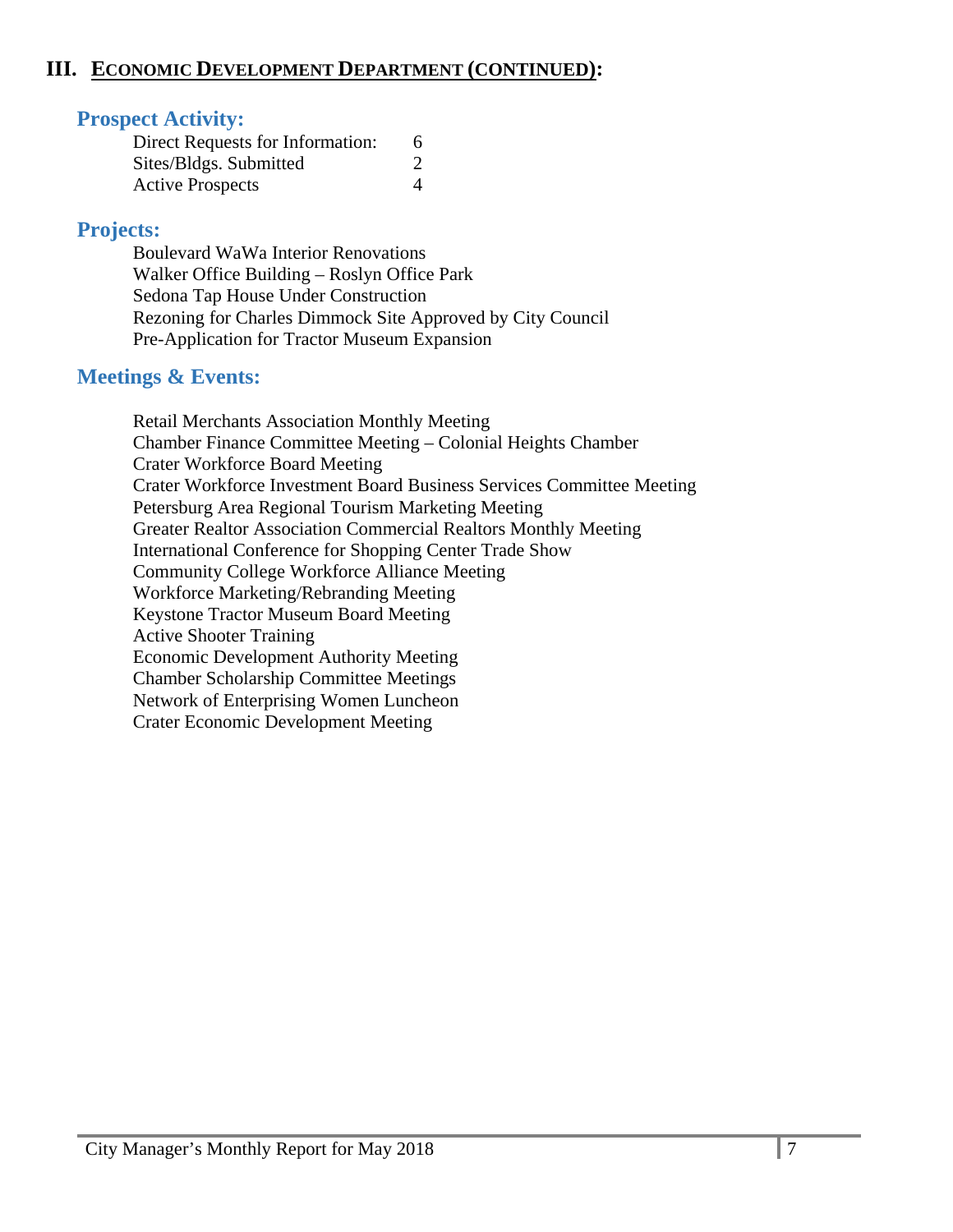## **IV. POLICE DEPARTMENT:**

Our officers responded to 3,732 calls for service during the month of May, 2018. During the same month last year, we responded to 4,027 calls for service—resulting in a 7% decrease. We had no reported robberies, and three (3) reported in May, 2017— a 100% decrease. We had five (5) reports of aggravated assaults this May, with one (1) reported during the month of May, 2017— a 400% increase. We had four (4) reported burglaries in May, 2018, with none reported during the month of May, 2017— a 400% increase. There were 86 Part I, or serious, crimes reported to the Colonial Heights Police Department in May, 2018. Fifty-five (55) of those, or 64%, have been cleared. Specific percentages for the Part I crimes and arrests are available upon request.

The month of May was another busy month, our community events were demanding but very much needed and appropriate, and our investigative cases increased and are currently on-going. We had the opportunity to host the annual police memorial breakfast this year as it has traditionally been on a rotation of larger jurisdictions in the Tri-City area. We honored all the officers and their respective families for their loved one "giving the ultimate sacrifice" in the line of duty. Our own Kirk Cox, Speaker of the House of Delegates in the General Assembly, was our keynote speaker and did a wonderful job recognizing the magnitude of the event and recognizing the families of the fallen. We are also excited to report the graduation of "Justice" and Officer P.J. Calhoun from narcotics canine school hosted by the Chesterfield County Police Department. Both are now on the road serving successfully the residents and those that visit the City of Colonial Heights.

We continue our partnership with local causes and this month was no different as we assisted with the American Red Cross in a blood drive at Southpark Mall. The "Battle of the Badges" is a reoccurring commitment where local law enforcement agencies compete against each other to increase participation in order to help a local non-profit. We also want to recognize our police intern, Matthew Young, who worked with us for 120 hours. Matt graduated from Bridgewater College and has interest in continuing in some capacity in the law enforcement field. We wish him the best of luck in his future.

**Capt. Steve Groat**, commander of our **Operations Division**, reported the following from his personnel. Some of the operational highlights are as follows:

- Sergeant Kolev took a report where a suspect took two rings from Boulevard Pawn and sold those rings back to the business. During Sergeant Kolev's investigation he was able to develop a suspect name by showing a picture of the suspect to hotels in the Chester area. One of the clerks recognized the suspect and was able to get an identity and secure warrants for the suspect.
- Officer Miller conducted a traffic stop on a vehicle and during that stop and investigation he was able to arrest the driver of the vehicle for possession with intent to sell marijuana. A vehicle, 2 cell phones and us currency were seized for asset forfeiture.
- Officer Jennings took a report for a domestic incident and during the investigation Officer Jennings discovered that there was abduction, an assault, and a larceny. Officer Jennings obtained warrants and the suspect was located and arrested.
- Officers from both A squad and C squad assisted with a missing 74 year old female that had wandered away from her home. She was found in Petersburg shortly after a social media post was made with her picture and information.
- Officer Jennings responded to Compton Road for a report of a child being born unexpectedly and was not breathing. The newborn was transported to SRMC with the mother. Detectives are investigating this incident.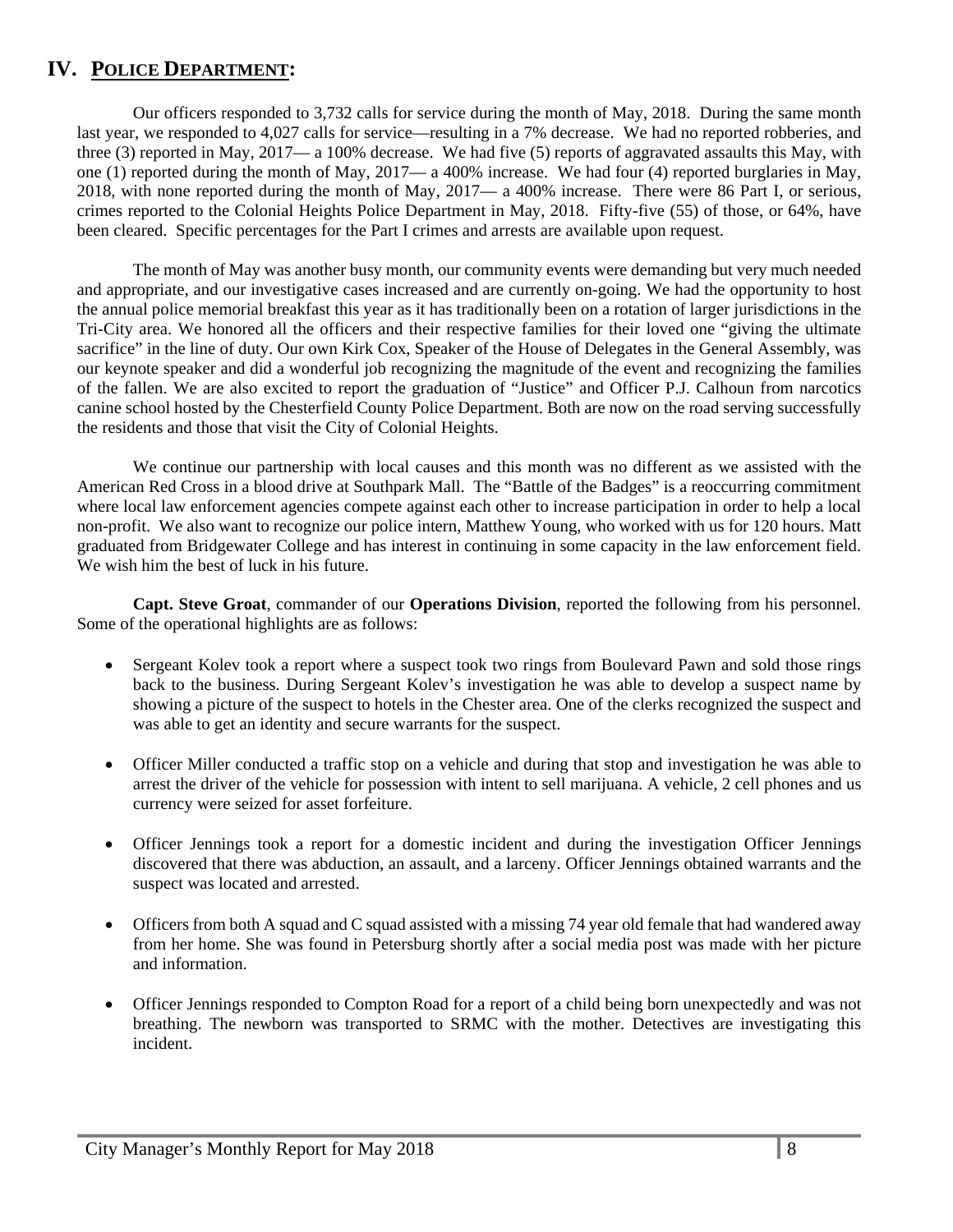## **IV. POLICE DEPARTMENT (CONTINUED):**

- Officer Simmons attempted to stop an intoxicated driver on Lakeview Ave. The suspect attempted to elude Officer Simmons fleeing into Chesterfield County. During the pursuit the suspect threw out a large bag of suspected cocaine and later threw multiple bags of suspected marijuana. The suspect drove into the city of Petersburg where he crashed his vehicle and was taken into custody.
- Officer McCurry responded to Old Navy for a white male suspect that had exposed himself to employees in the changing room. Detectives are investigating the incident and have leads on the suspect identity.
- Officer Brown attempted to stop a vehicle for suspicion of DUI. The suspect stopped at first and then drove off as the officer exited his vehicle. A slow speed pursuit ensued north bound on the Boulevard. Spike strips were used to flatten the suspect vehicle tires in the area of Boulevard and Yew Ave. The suspect then stopped in Chesterfield County and was taken into custody without further incident.
- Officer Marks responded to Dogwood Avenue for a threat of suicide. A male subject had left the scene prior to the officer's arrival with injuries to his wrist. Officer Marks advised of a vehicle description and that vehicle was located and stopped. The Male was detained and taken to the hospital for treatment.

The **Law Enforcement Services Division**, commanded by **Capt. Bill Anspach**, also reported his division as having a productive month. Highlights from their reported activities are as follows:

- Career Officer Whirley continued to file prep during the month of May. Career Officer Whirley also confirmed that the department will conduct a mock assessment/file review of the Term 1 files on July 24, 2018.
- May 17, 2018 was the Tri-Cities Law Enforcement Memorial Breakfast hosted by our department. The Law Enforcement Services Division was pleased with the service and the culmination of the planning and work leading to this event.
- Sergeant Walters and Career Officer Whirley attended the Battle of the Badges Red Cross Blood Drive at Southpark Mall and completed a Facebook live video while there to encourage participation.
- Three new patrol vehicles were completed, outfitted and issued during May. These vehicles also were outfitted with new radar units.

Our **Investigations Division,** commanded by **Capt. Dann Ferguson**, reported a very busy month, with 30 new cases assigned to the division. 27 cases were cleared, including seven (7) cases from previous months; all of which resulted in an 84% clearance rate. During the month, we had one (1) non-fatal heroin overdose. We also processed 18 concealed weapon permits and one (1) massage clinic permit.

Some of the division highlights include:

- $\triangleright$  Detective Sergeant Thad Johnson was assigned five (5) new cases this month, as follows:
	- One case involved a threat to a Colonial Heights police officer that was forwarded to Hopewell PD for investigation.
	- One case involved an indecent exposure at a local retail business.
	- Two cases involved Breaking and Entering to businesses in the Southpark Mall patrol area.
	- Sgt. Johnson also cleared an aggravated sexual assault from April 2018 by arrest.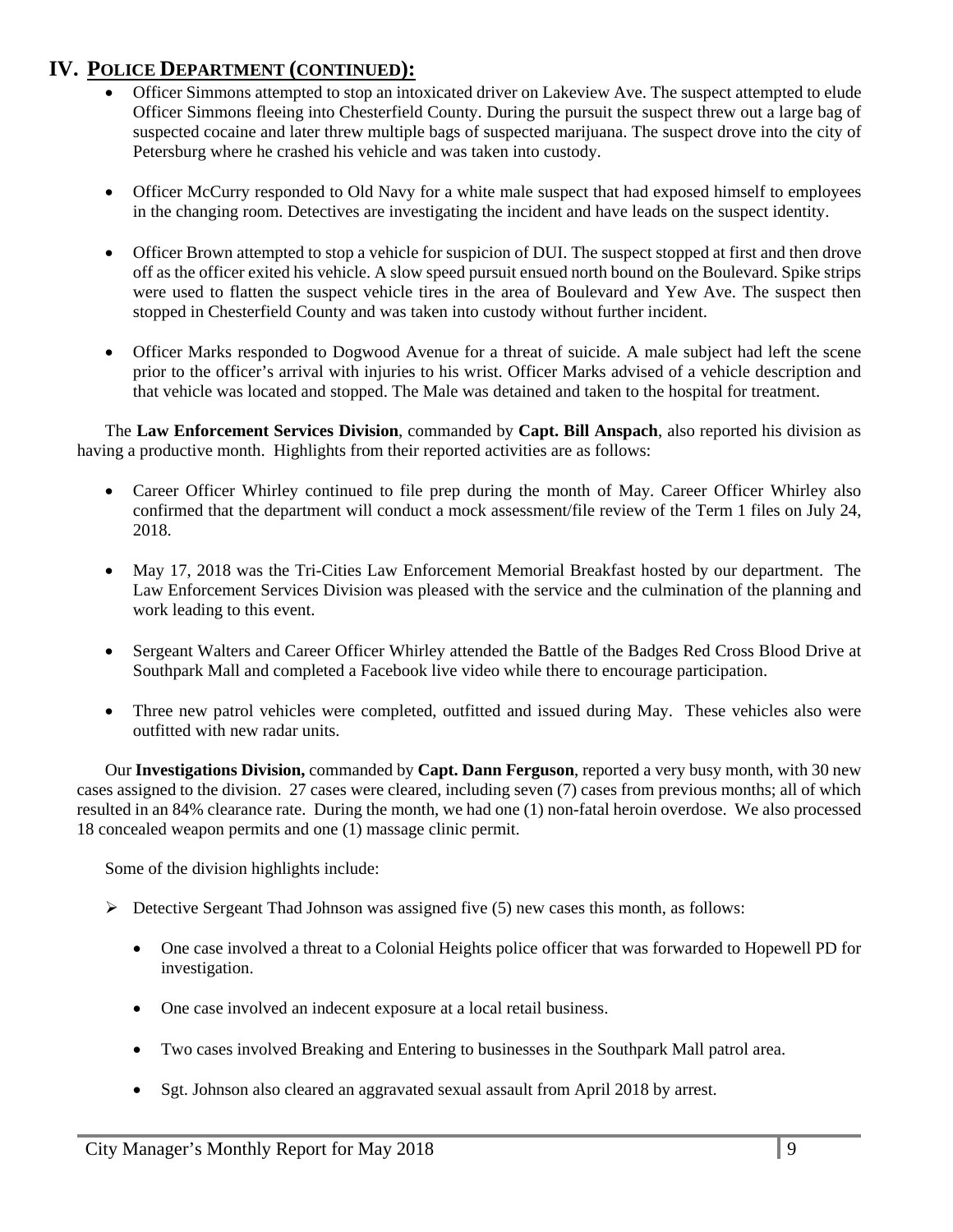## **IV. POLICE DEPARTMENT (CONTINUED):**

- $\triangleright$  Master Detective Roger Santini was assigned five (5) new cases this month, as follows:
	- Two cases involved larcenies.
	- One involved a sexual assault of a juvenile and the suspect was arrested.
	- Detective Santini also cleared a missing person (victim found unharmed) from April 2018 and a contributing case from April 2018 by arrest.
- $\triangleright$  Master Detective Chris Harris was assigned eight (8) new cases this month, as follows:
	- A case involving an alleged forcible sodomy from 2016 where both parties involved were dating in high school.
	- A missing person case, subject was located.
	- A larceny case from a local business.
	- A case of child neglect.
	- Two cases of fraud at a local business.
- $\triangleright$  Master Detective Adam Brandeberry was assigned 12 new cases this month, as follows:
	- Nine (9) cases of larceny from automobiles and they have been cleared by arrest.
	- Two  $(2)$  death investigations.
- Master Detective Brandeberry cleared three larcenies from automobiles.
- $\triangleright$  Four (4) public nuisance letters were issued this month to the following properties:
	- A residence in the 200 block of Battery Place, 2500 block of Pin Oak Court, 600 block of Fairlie Road and the 1800 block of Franklin Avenue.

**Auxiliary and Sentinels** met on May 3, 2018. Auxiliary Officer Jason Poe is doing extremely well in the 91st Basic Law Enforcement Academy; he has successfully completed two months of training. Auxiliary and Sentinel members assisted with the traffic checkpoint on May 30, the VFW/American Legion Memorial Celebration on May 28 and traffic/crowd control during the Fort Clifton Festival May 12-13, 2018. Auxiliary/Sentinel members volunteered **429 hours** of service during May. Our Auxiliary/Sentinel members have volunteered **1047 hours** of service during the 2018 calendar year.

**The U. S. Marshal's Fugitive Task Force,** which includes our Master Officer Travis Karr, arrested 17 fugitives from justice, seven (7) of whom were wanted in the City of Colonial Heights. They also served 61 warrants, eighteen of which were also from the City of Colonial Heights. They were able to locate two high profile fugitives for Colonial Heights this month. The first case involved a fugitive that was wanted on a probation violation who had been actively evading law enforcement to keep from being arrested. On May 8, 2018, the Task Force located the fugitive at a local residence in Colonial Heights where he barricaded himself inside the residence to try to prevent his arrest. Task Force officers eventually made entry into the residence and took the fugitive into custody.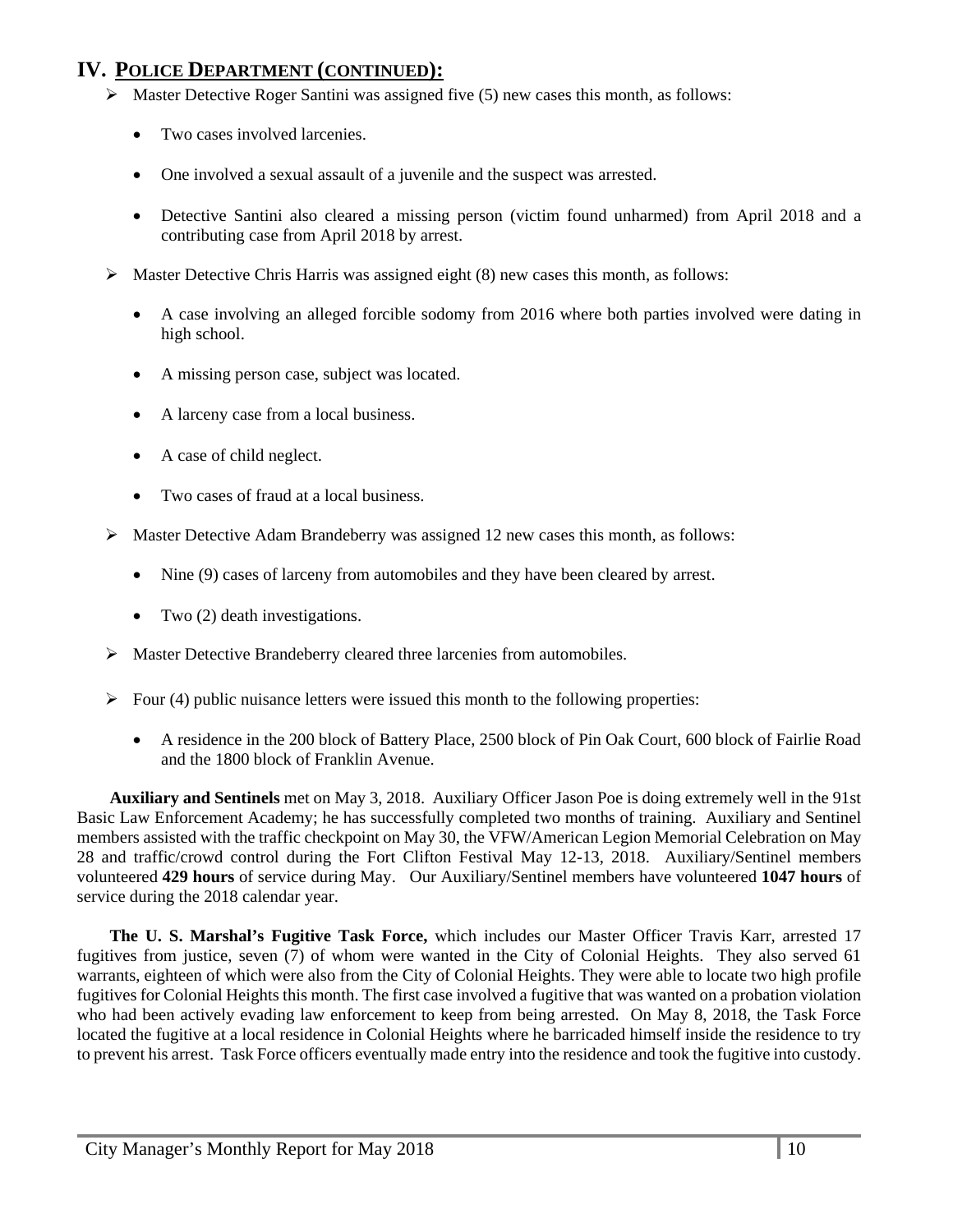## **IV. POLICE DEPARTMENT (CONTINUED):**

On May 21, 2018, Task Force officers located a fugitive wanted for aggravated sexual battery, attempted sexual assault and indecent exposure involving a child under 14yoa hiding inside a residence in Petersburg. Officers had to breach the door to the residence and found the fugitive smoking marijuana.

**Sgt. Jason Chimera**, who supervises the **Special Operations Unit**, reported that members attended several training opportunities. Officer Aleshire attended and completed "Top Gun" in Williamsburg, VA and Sgt. Chimera attended Drug Diversion School in Virginia Beach, VA. Additionally, SOU participated in "Operation Strike Force" with surrounding jurisdictions, focusing on interdiction stops for drugs, weapons, wanted persons etc. SOU also participated in "Operation Home Check" with Probation/Parole and made several home visits for compliance checks. There were 10 new cases initiated, all 10 of which were cleared by arrest. We obtained 3 felony warrants and 7 misdemeanor warrants for offenses involving drug possession/distribution, domestic assault, and alcohol violations. SOU issued 12 traffic summons and gave 8 verbal warnings. We also executed 5 search warrants on various cell phones and vehicles relating to drug investigations. There was 1 non-fatal Heroin overdose reported this month

As an agency, overall we made 393 total arrests, worked 105 crashes, wrote 546 traffic citations, executed 805 traffic stops, affected 12 DUI arrests and 33 drug arrests, and issued 23 parking citations.

| <b>Crime</b>                | <b>May 2017</b>                                   | <b>May 2018</b>                                  | <b>Percentage of</b><br><b>Increase/Decrease</b> |
|-----------------------------|---------------------------------------------------|--------------------------------------------------|--------------------------------------------------|
| Homicide                    | $\theta$                                          | $\theta$                                         | $0\%$                                            |
| Rape                        | $\overline{0}$                                    |                                                  | 100%                                             |
| Robbery                     | 3                                                 | $\overline{0}$                                   | $-100%$                                          |
| <b>Aggravated Assaults</b>  |                                                   | 5                                                | 400%                                             |
| <b>Simple Assaults</b>      | 27                                                | 19                                               | $-30%$                                           |
| Breaking & Entering         | $\theta$                                          | $\overline{4}$                                   | 400%                                             |
| Larceny                     | 56                                                | 52                                               | $-7\%$                                           |
| <b>Vehicle Thefts</b>       | $\overline{2}$                                    | 5                                                | 150%                                             |
| Arson                       | $\overline{2}$                                    | $\theta$                                         | $-100%$                                          |
| Shoplifting                 | 35                                                | 23                                               | $-34%$                                           |
| <b>DUI</b> Arrests          | 14                                                | 12                                               | $-14%$                                           |
| <b>All Criminal Arrests</b> | 405                                               | 393                                              | $-3%$                                            |
| <b>Calls for Service</b>    | 4027                                              | 3732                                             | $-7\%$                                           |
| <b>May 2018</b>             | <b>Number of Part 1</b><br><b>Crimes Reported</b> | <b>Number of Part 1</b><br><b>Crimes Cleared</b> | <b>Percentage</b><br><b>Cleared</b>              |
|                             | 86                                                | 55                                               | 64%                                              |

## DEPARTMENT STATISTICS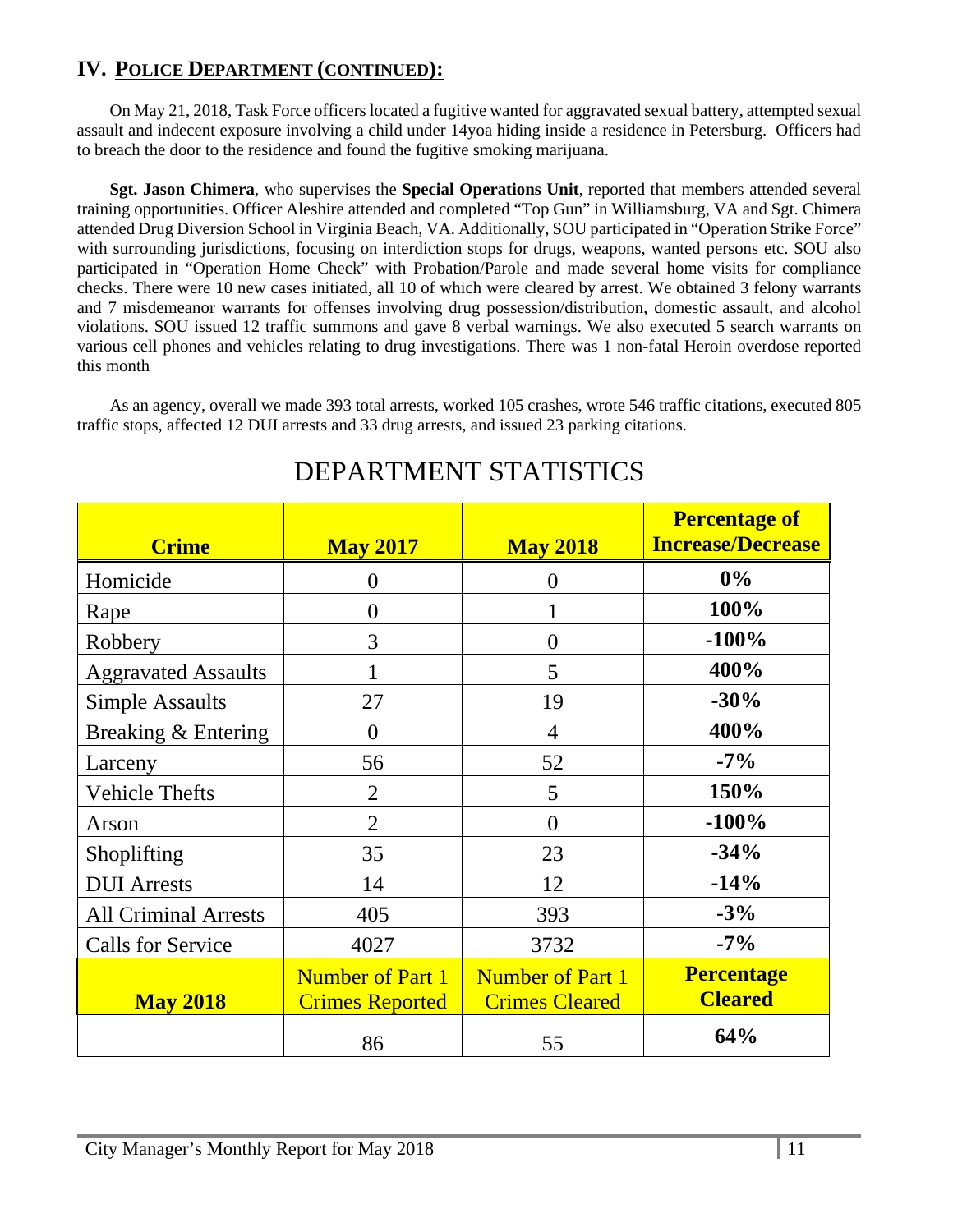## **V. FIRE & EMS DEPARTMENT:**



 **Total Fire Type Incidents: 126 (Total Fire Loss \$2,545): Total Patients transported: 230 (Total EMS incidents 320):** 

> *Fire units arrived on scene in less than 9 minutes on 91.6% of emergency incidents. (Average response time 5:49 minutes)*

> *EMS units arrived on scene in less than 9 minutes on 97.1% of emergency incidents. (Average response time 5:09 minutes)*

| <b>Fire Division (number of incidents):</b>                                                          |   |                             |                   |                                |    |
|------------------------------------------------------------------------------------------------------|---|-----------------------------|-------------------|--------------------------------|----|
| <b>Fires</b>                                                                                         |   | <b>Hazardous Situations</b> |                   | Service calls and false calls  |    |
| Vehicle Fire                                                                                         | 2 | Gasoline/combustible spill  | Good Intent Calls |                                | 35 |
| Brush or grass Fire                                                                                  | 3 | Electrical Problem          | 8                 | <b>Public Service</b>          | 34 |
|                                                                                                      |   | Down or low hanging wire    |                   | False Alarm/False Call         | 11 |
|                                                                                                      |   | Building weakened/collapsed | 2                 | Child Seat installation        | 6  |
|                                                                                                      |   | Other Hazardous condition   |                   | Smoke/CO detector installation | 5  |
|                                                                                                      |   |                             |                   | <b>Assist Invalid</b>          | 15 |
| M/A received from Chesterfield Fire<br>M/A First Responder given to EMS Chesterfield<br>$\mathbf{2}$ |   |                             |                   | 3                              |    |
| M/A given to Petersburg Fire                                                                         |   |                             |                   |                                |    |

### **STAFFING**

|                                          |                                    |   | <b>Engine unstaffed</b><br>due to EMS call | Engine left with 2 personnel<br>due to EMS call |          |
|------------------------------------------|------------------------------------|---|--------------------------------------------|-------------------------------------------------|----------|
| <b>Station 1</b>                         | <b>Number of Incidents</b>         |   | 6                                          | 15                                              |          |
|                                          | <b>Total hours</b>                 |   | 2 hrs. 59 min.                             | 14 hrs. 18 min.                                 |          |
| <b>Station 2</b>                         | <b>Number of Incidents</b>         |   | 6                                          | 5                                               |          |
|                                          | <b>Total hours</b>                 |   | 7 hrs. 6 min.                              | 9 hrs. 34 min.                                  |          |
|                                          |                                    |   | <b>EMS</b> Mutual aid                      |                                                 |          |
|                                          | M/A given to Petersburg EMS        | 7 |                                            | M/A received from Fort Lee EMS                  |          |
|                                          | M/A given to Chesterfield EMS<br>3 |   |                                            | M/A received from Petersburg EMS                |          |
|                                          |                                    |   | <b>EMS Transports (by facility)</b>        |                                                 |          |
|                                          | Southside Regional Medical Center  |   |                                            | 151                                             | 63.98%   |
|                                          | Tri-City Emergency Room            |   |                                            | 29                                              | 12.29%   |
| Chippenham Hospital                      |                                    |   |                                            | 19                                              | 8.06%    |
|                                          | John Randolph Medical Center       |   |                                            | 17                                              | 7.20%    |
| <b>VCU Health Systems</b>                |                                    |   |                                            | 12                                              | 5.08%    |
|                                          | Johnston Willis Hospital           |   |                                            | 2                                               | $0.85\%$ |
|                                          | <b>St. Francis Medical Center</b>  |   |                                            | $\boldsymbol{2}$                                | $0.85\%$ |
| VAMC (McGuire)                           |                                    |   |                                            | $\boldsymbol{2}$                                | $0.85\%$ |
| St. Mary's Hospital                      |                                    |   |                                            | $\mathbf{1}$                                    | $0.42\%$ |
| Henrico Doctors Hospital - Forest Campus |                                    |   |                                            |                                                 | 0.42%    |
| <b>Total:</b>                            |                                    |   |                                            | 236                                             | 100%     |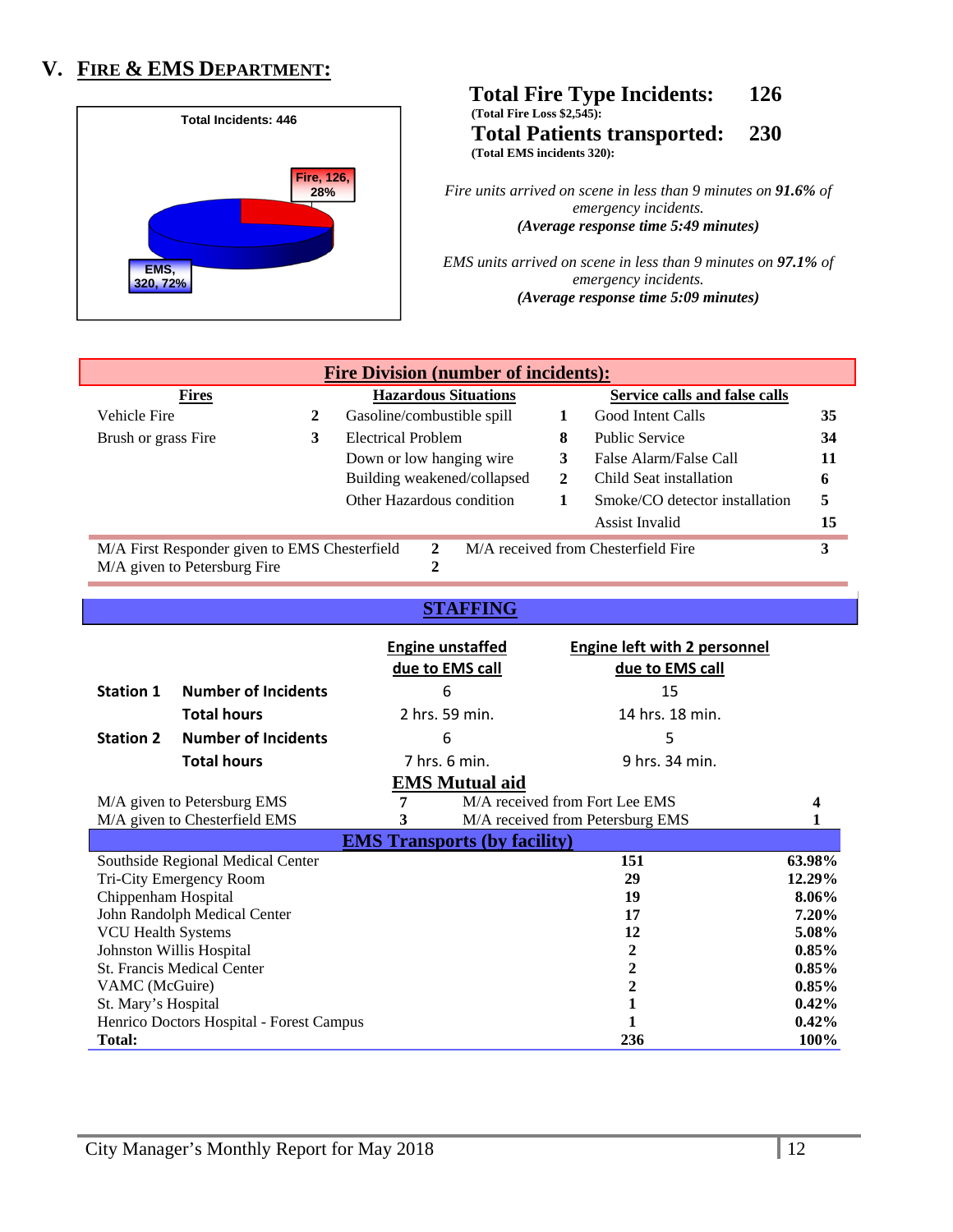## **VI. FINANCE DEPARTMENT:**

### **Departmental Highlights**

- ERP System- RFP was finalized and released on June 1. Proposals are due back on July 13.
- The school division has made an inquiry into requesting an amendment to the CIP and appropriation for some school projects which may be brought to Council in July. These projects would be debt funded with the debt to be issued this fall.
- Toneka Davis joined the Finance Department on May 30 as Financial Specialist I (Accounts Payable). The employee previously hired for the Accountant position, resigned effective June 1. The Accountant position has already been advertised and will close June 15.

**Finance –** 1,037 Checks processed; 1 Alarm citation sent

**Purchasing –** 164 total purchase orders were completed with 132 being processed by purchasing and 32 departmental purchases being reviewed. This compares to 176 being completed for the same period in 2017. In addition, 132 check requests were prepared by departments which are not processed by Purchasing.

### **Bid/RFP Activity:**

- **•** The Violet Bank Museum Historic Structure draft report has been reviewed by staff, and the final report will be released to the City in early June.
- **•** The selection committee selected an architect/engineer for the White Bank Park Restroom Replacement project, and the purchase order has been issued.
- Only one bid was received for the Tennis Court replacement project, and it was significantly over budget. Purchasing staff and school staff are evaluating options with the vendor, one of which is to get a quote for 6 courts instead of 8.

### **Other Purchasing Activity:**

- **•** PO issued for air tight shelters and quick response shower system for the Crater Regional Hazardous Materials Team through the Fire Department. The City will purchase 6 of these, one for us and the rest for the surrounding localities. Funding is from a Homeland Security Grant.
- **•** Contract renewed with Barksdale Oil, to provide the City with gasoline/diesel for City vehicles.
- **•** Staff continued to work on outstanding issues on the animal shelter expansion. (gas line expansion and camera//DVR concerns)

### **Risk Management**

 A police officer, responding to a call for service, attempted to do a turn on Maple Avenue, rubbing the rear passenger side of the police vehicle against a utility pole. Minor damage was done to the police vehicle.

### **Citizen Claim**

A City business owner sustained tire damage to her vehicle from work being done on the Boulevard.

### **Utility Billing:**

Bi-monthly Utility Bills Sent – 3,848 Delinquent Notices Sent – 660 or 18.2% with 164 cut off for nonpayment. \$640.66 in set-off Debt Collections received for May.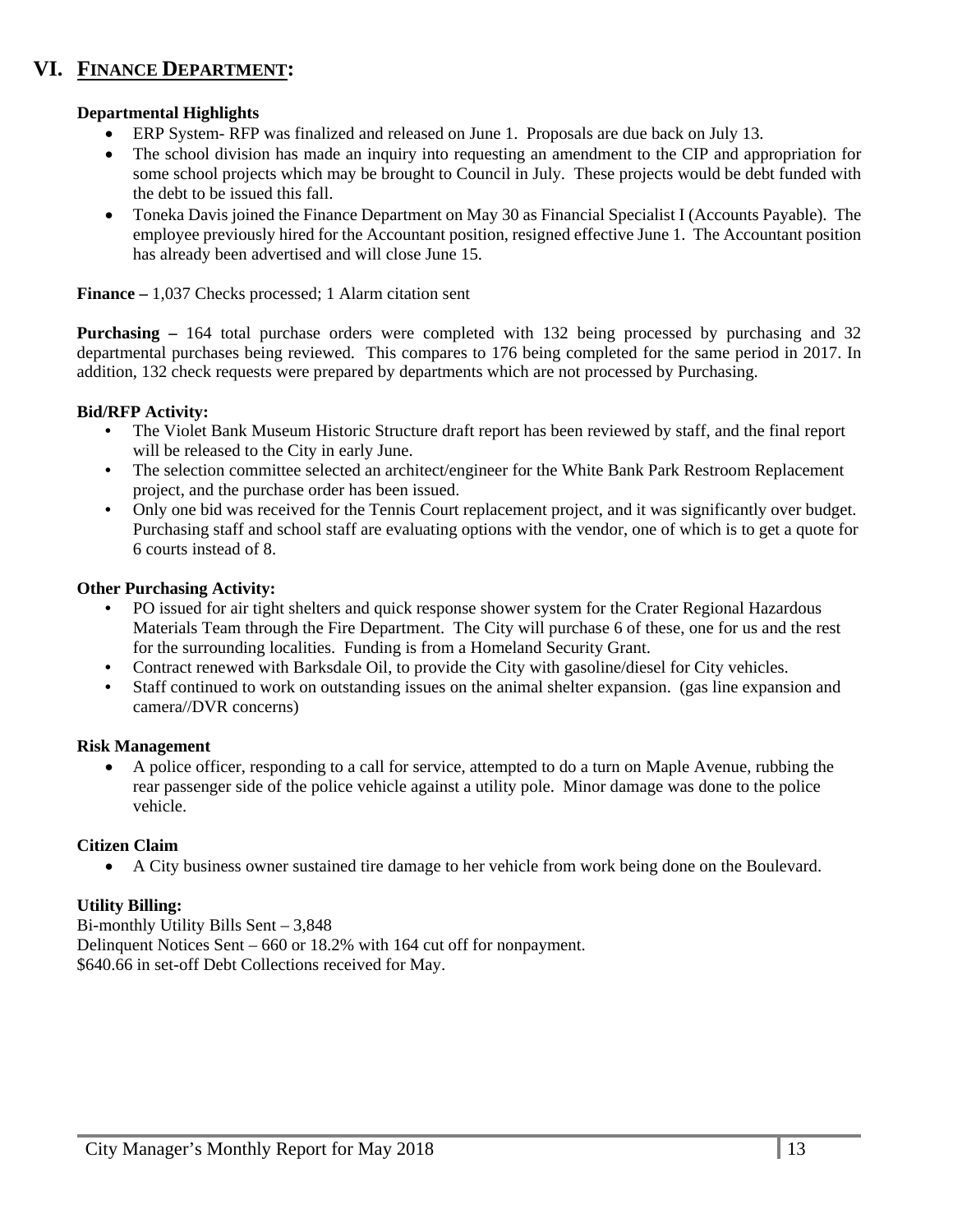## **VII. HUMAN RESOURCES DEPARTMENT:**

The following information is a summary of activities for the Human Resources Department during the month of May 2018:

### **Advertisements**

| Department                       | Position                                    |
|----------------------------------|---------------------------------------------|
| Finance                          | Accountant                                  |
| Planning & Community Development | Assistant Director of Planning & Comm. Dev. |
| Planning & Community Development | Code Enforcement Inspector (Part-time)      |
| Police                           | FOIA Specialist (Part-time)                 |
| Public Works                     | <b>Public Works Technician</b>              |
| Recreation & Parks               | <b>Museum Curator</b>                       |

### **Applications & Testing**

|                                             | <b>Total Applications</b> | Total Hits on Job        |
|---------------------------------------------|---------------------------|--------------------------|
| Position                                    | Received                  | <b>Announcement Page</b> |
| FOIA Specialist (Part-time)                 | 59                        | 503                      |
| Museum Curator                              | 181                       | 1,812                    |
| Public Works Technician                     | 25                        | 298                      |
| Code Enforcement Inspector (Part-time)      | 29                        | 343                      |
| Accountant                                  | 27                        | 341                      |
| Assistant Director of Planning & Comm. Dev. | 23                        | 385                      |

### **Miscellaneous**

- New employee orientation sessions were held for: Toneka Davis (Financial Specialist I) and Timothy Allen, Jr. (Facilities/Groundskeeper I).
- The 8-week Citizens Government Academy program concluded on April 26, 2018 followed by a reception and presentation at the City Council meeting on May 8, 2018.
- The annual Employee Benefits/Wellness Fair & Picnic was held at the American Legion on May 18, 2018.
- Completed a training session on Active Shooter for Employees, which was hosted and presented by the Colonial Heights Police Department.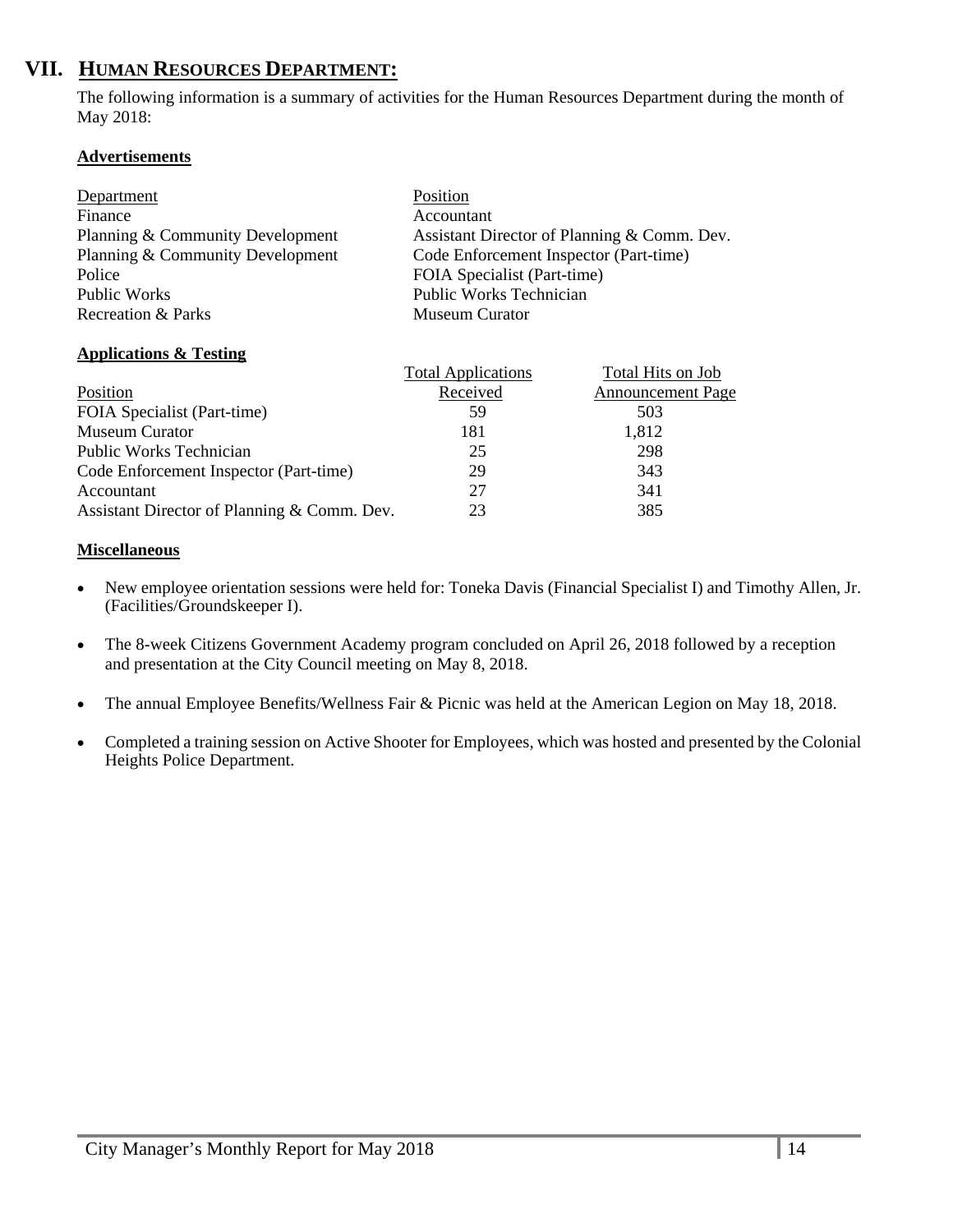## **VIII. INFORMATION TECHNOLOGY DEPARTMENT:**

The City's website, www.colonialheightsva.gov, had 67,304 page views in the month of May. Top fifteen sites visited after home page: 1. Library 2. Real Estate Search Records 3. Fort Clifton Festival 4. Animal Control 5. Human Resources 6. City Employees 7. Pay On-line 8. Recreation & Parks 9. Yard Sale Permits 10. Police 11. GIS & Maps 12. Jobs 13. Our Government 14. Records & Property Tax 15. Violet Bank Top five countries after U.S.: **India I**<sup>●</sup>I Canada **I**I Ireland Japan Germany Top five regions after Virginia: Maryland New York Georgia Nevada California

- $\star$  Citizens submitted and city staff processed 397 service requests and questions through the "Report a Concern" module during the month of May. The City of Colonial Heights' Facebook Page now has 4,445 fans and the City's Twitter account has 1,207 followers. There are 3,421 subscribers for '*In the News'.*
- $\star$  IT met with Finance to review the requirements regarding the Financial System prior to it going out to bid. IT also attended a meeting with the Communication's Director and Chesterfield County IT to view a demo for a CAD to CAD product. The Courthouse had a major phone outage which lasted for approximately 2 days. The outage was caused by a defective box. Once we determined the cause of the problem, Comcast overnighted the equipment and we were able to correct the issue. IT continues to work with General District Court in regards to phone issues. To date, a majority of the problems have been corrected.
- $\mathcal{R}$  Proactive Information Management completed 49.0 hours of IT service and maintenance for City departments this month.

### **IX. LIBRARY:**

- $\approx$  The library staff circulated 20,229 titles in May.
- $\overrightarrow{x}$  Six-thousand and two e-books circulated on Kindles, while residents downloaded 419 e-books and audios from the library's online Hoopla collection. Six-hundred and thirteen residents are currently using Hoopla.
- $\star$  The public computer center had 1,691 users, while the iPad center was used 71 times.
- $\mathcal{R}$  One-hundred and five children participated in the Story Time program.
- $\approx$  The library's meeting rooms were used by 107 groups.
- $\star$  Eighty-eight residents registered for new library cards, and an average of 778 residents used the library each day.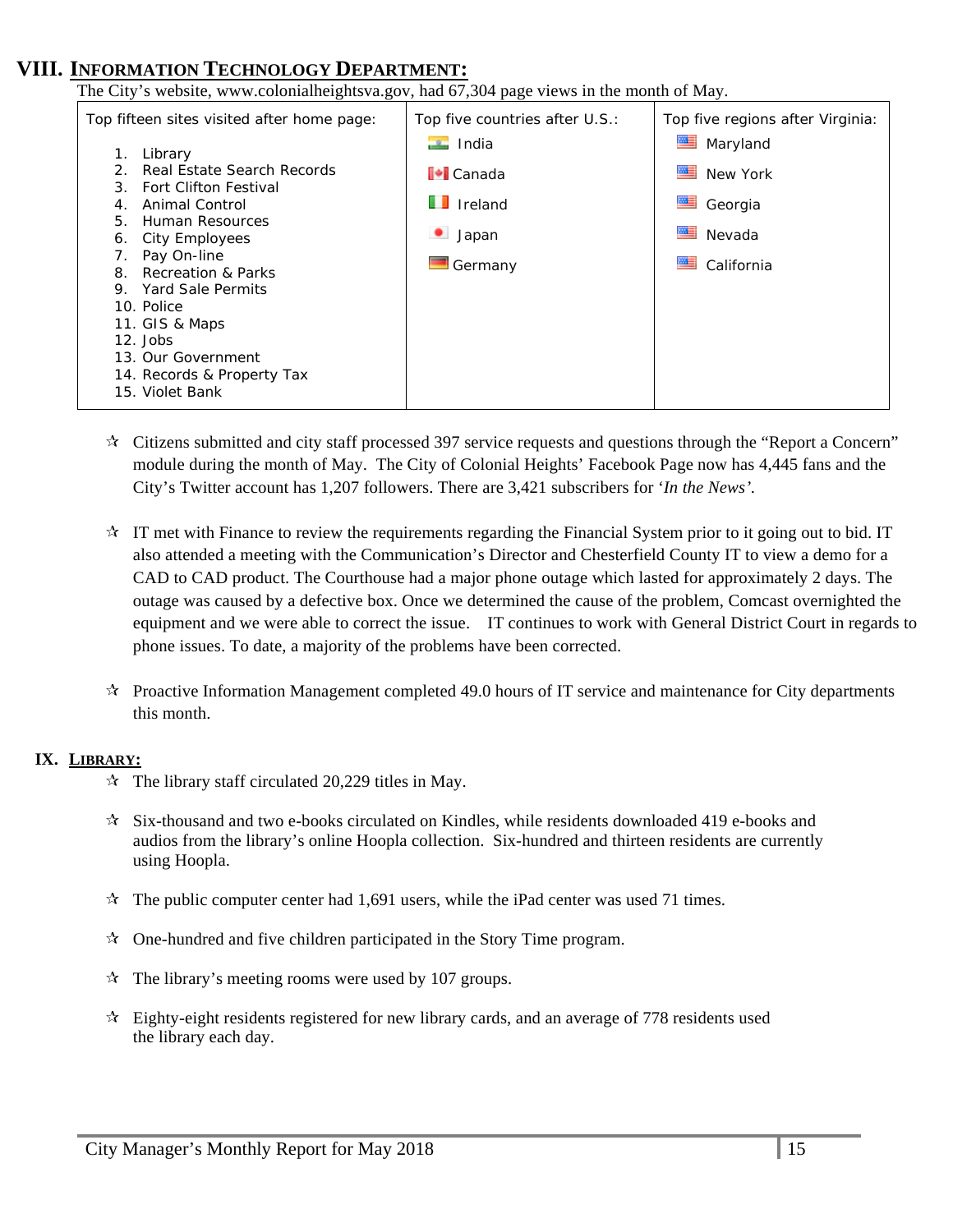### **Recreation Division**

 In May the Recreation Division hosted another successful Fort Clifton Arts and Crafts Festival at Fort Clifton Park. There was an estimated crowd of 7,000 people over the two-day event. We also hosted the Virginia Independent Schools State Baseball Championships at Shepherd Stadium with an estimated attendance of 3,200 people over the three days of play. Staff, in conjunction with the City Manager's Office, completed the Summer 2018 edition of the City Focus that was mailed to residents the middle of May.

 Staff continues preparing for Summer programs and events being held or starting in June to include the Summer Playground Program and a variety of Youth Sports Camps. Youth Baseball and Softball Leagues will finish their regular season the 1st week in June and Night of Champions Week at Shepherd Stadium will begin Monday June 11th to conclude the season. We will have 6 all-star teams competing in Dixie and Babe Ruth post season play starting the end of June.

| <b>Athletics</b>                   | 2018   | 2017   |
|------------------------------------|--------|--------|
| <b>Adult Softball Teams</b>        | 23     | 24     |
| <b>Youth Baseball</b>              | 224    | 264    |
| <b>Youth Softball</b>              | 78     | 69     |
| Girls Volleyball                   | 21     | 21     |
| <b>Beach Volleyball</b>            | 6      | n/a    |
| <b>Quick Start Tennis</b>          | 10     | n/a    |
| <b>Activities/Programs</b>         | 2018   | 2017   |
| <b>Fort Clifton Festival</b>       | 7,000  | 6,000  |
| Yoga in the Park                   | 24     | 81     |
| <b>Counselor in Training</b>       | 7      | n/a    |
| <b>Summer Playground Parent</b>    | 7      | 13     |
| Orientation                        |        |        |
| <b>First Aid and CPR</b>           | 7      | n/a    |
| <b>Therapeutic Recreation</b>      | 69     | n/a    |
| <b>Belly Dancing</b>               | 7      | 8      |
| Karate                             | 5      | 12     |
| <b>Facility Usage</b>              | 2018   | 2017   |
| <b>Community Room Attendance</b>   | 925    | 850    |
| <b>Community Room Reservations</b> | 19     | 29     |
| <b>Pavilion Attendance</b>         | 1,890  | 2,116  |
| <b>Pavilion Reservations</b>       | 33     | 35     |
| <b>Field Attendance</b>            | 11,890 | 13,350 |
| <b>Field Rentals</b>               | 49     | 64     |

## **Parks, Horticulture, Buildings & Grounds**

- Cut and removed dead trees, blew pine needles and leaves from path, spread rock dust on roads and walkways, checked electrical and replaced GFI receptacles as needed at Fort Clifton Park in preparation for the 2018 festival.
- Provided staff for Fort Clifton Festival.
- Shepherd Stadium for VISAA State baseball tournament; edged infield, added material to infield and added material to warning track.
- Provided staff to work VISAA State baseball tournament.
- Dragged and lined ball fields as needed for league and tournament play.
- Painted soccer fields at Soccer Complex and Middle School Stadium as need for games.
- Cut grass as needed around City buildings, parks, and sports fields.
- Set up chairs and tents at War Memorial for Memorial Day service.
- Weeded and trimmed flowerbeds at sites as needed.
- Mulched flower beds as needed.
- Cleaned up flowerbeds at Ft. Clifton for Ft. Clifton Festival.
- Trimmed back trees and shrubs at Library.
- Trimmed shrubs at Courthouse.
- Transplanted liriope from Courthouse to War Memorial.
- Edged flower beds as needed.
- Removed pansies from sites as needed. Planted annuals at sites as needed.

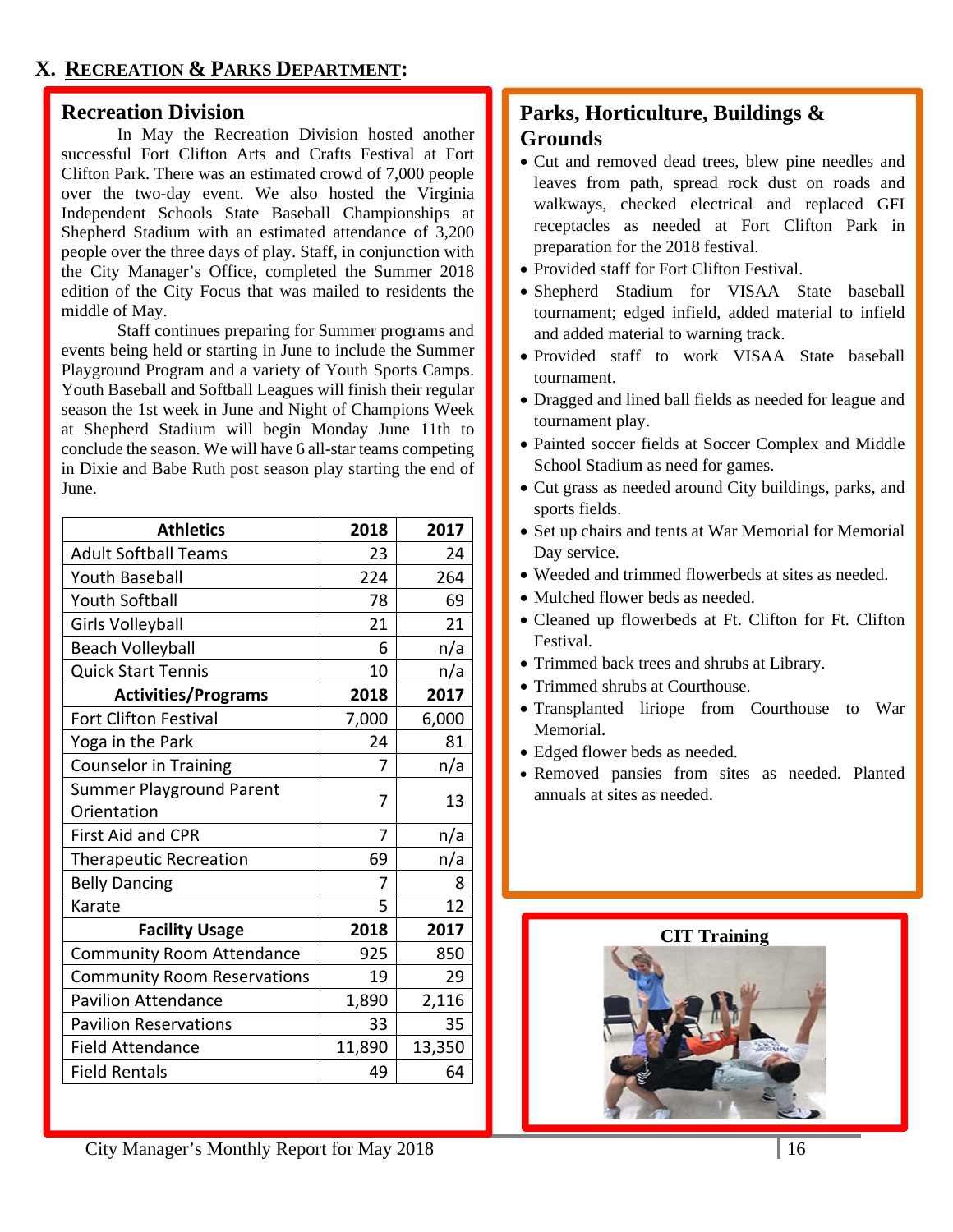## **X. RECREATION & PARKS DEPARTMENT (CONTINUED):**

| <b>Agency on Aging</b>                    |                  |          |
|-------------------------------------------|------------------|----------|
| <b>Agency on Aging Activities</b>         | 2018             | 2017     |
| Bingo in Center                           | 31               | 12       |
| Bowling                                   | 210              | 210      |
| <b>Bridge Party</b>                       | 44               | 48       |
| <b>Bridge Tournament</b>                  | 82               | 70       |
| <b>BUNCO</b>                              | 12               | 16       |
| Fort Clifton Festival Group               | 5                | 12       |
| Scrabble                                  | 14               | N/A      |
| <b>Senior Club Meeting</b>                | 109              | 89       |
| Senior Citizen Dance                      | 60               | 80       |
| Senior Golf Association Fort Lee          | 424              | 480      |
| <b>Senior Golf Association Tri-Cities</b> | 198              | N/A      |
| Sing A-Long                               | 23               | 29       |
| Tile + Alcohol Ink                        | 4                | N/A      |
|                                           |                  |          |
| Awareness/Education                       | 2018             | 2017     |
| <b>Blood Pressure Check</b>               | 26               | 32       |
| <b>Senior Advisory Board Meeting</b>      | 14               | 8        |
| <b>Classes</b>                            | 2018             | 2017     |
| <b>Colorful Creation Open Paint</b>       | 26               | 29       |
| Crochet & Knitting                        | 45               | 42       |
| Line Dancing Class                        | 77               | 92       |
| Quilts for Vets                           | 6                | 8        |
| <b>Sewing Class</b>                       | 33               | 35       |
| Tap Class                                 | 62               | 92       |
| Tech Savy                                 | 4                | 3        |
|                                           | 23               | 32       |
| Watercolor with Faye                      |                  |          |
| <b>Fitness</b>                            | 2018             | 2017     |
| Muscles in Motion                         | 200              | 199      |
| Sit & Let's Get Fit                       | $\overline{174}$ | 252      |
| Strength & Stretch                        | 352              | 353      |
| Tai Chi                                   | 12               | 23       |
| Pickleball                                | 134              | 65       |
| Water Aerobics                            | 60               | 49       |
| Yoga                                      | 147              | 124      |
| <b>Trips</b>                              | 2018             | 2017     |
| Branch Museum                             | 9                | N/A      |
| City Tour                                 | 9                | N/A      |
| Family History Center                     | 13               | N/A      |
|                                           |                  |          |
| Klix Internet Gaming                      | 12               | N/A      |
| Lunch Bunch                               | 16               | N / A    |
| Nashville, TN                             | 37               | N/A      |
| Riverside Theater                         | 25               | N/<br>А  |
| Smithfield Station                        | 12               | 12       |
| Tangier Island                            | 26               | N/A      |
| <b>TOTAL</b>                              | 2,766            | 2,496    |
| Volunteer Hours                           | 52               | 5        |
| Meals                                     | 2018             | 2017     |
| Home Delivery Meals                       | 60               | 15       |
| Site Meals                                | 40               | 44       |
| Transportation                            | 2018             | 2017     |
| <b>Total Passengers</b>                   | 310              | 206      |
|                                           | 629              | 404      |
| <b>Total Trips</b>                        |                  |          |
| Total Miles                               | 3530             | 2521     |
| Wheelchairs                               | 14               | 13       |
| Donations                                 | \$240.00         | \$221.40 |
| New Riders                                | 10               | 2        |

## **Violet Bank Museum**

|                                 | 2017 | 2018 |
|---------------------------------|------|------|
| <b>On-site Attendance</b>       | 205  | 204  |
| <b>Outreach Events Attended</b> | 350  | 350  |

- Displayed at one outreach program; Fort Clifton Festival (350)
- Focus on transition preparation and exhibit update.



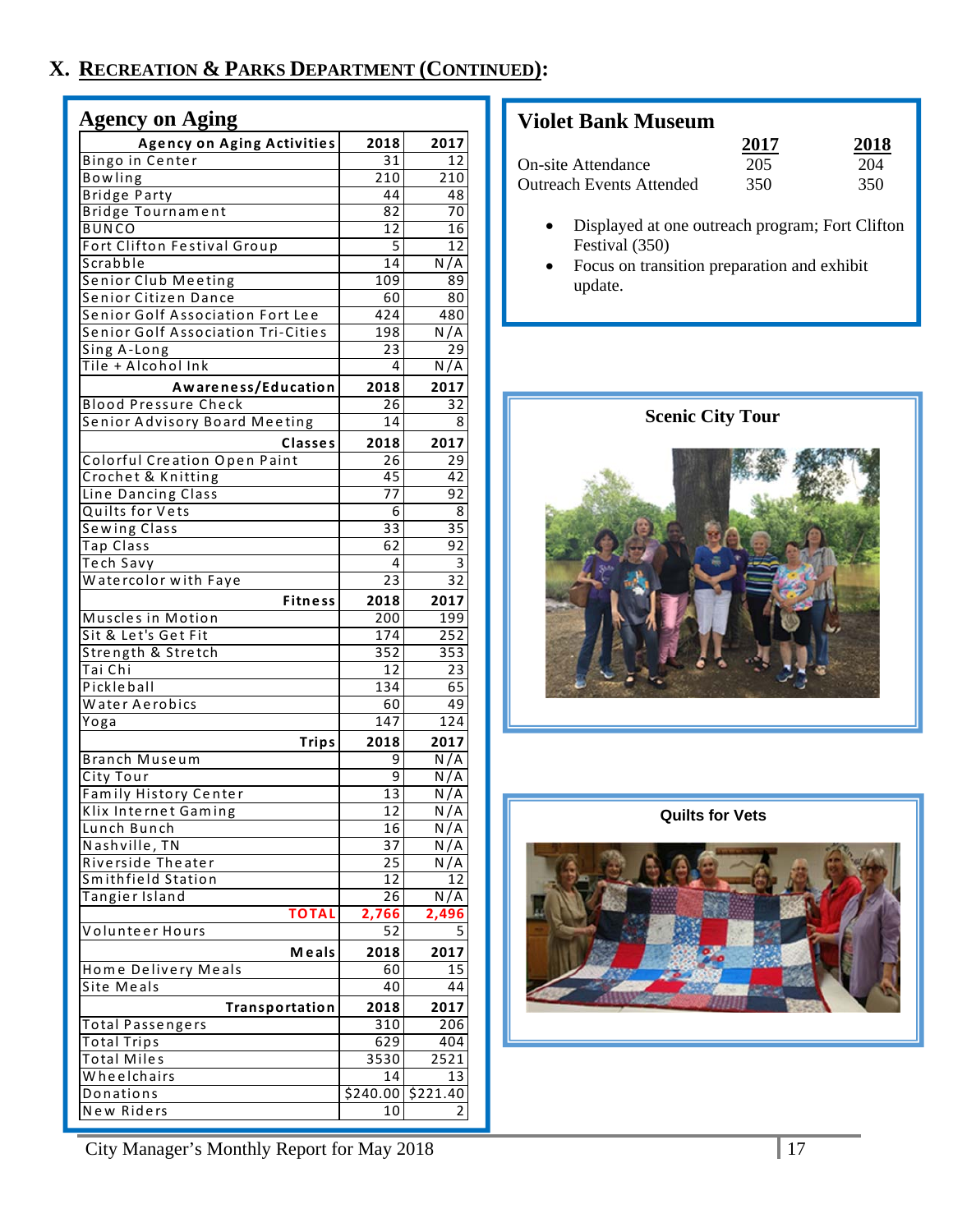## **XI**. **OFFICE ON YOUTH & HUMAN SERVICES:**

### **Youth Advisory Council Activities**

- 13 YAC Members, YAC Advisor and YSC Chairman Attended May YAC Meeting
- 4 YAC Officers and YAC Advisor Met to Plan for Summer

### **Youth Services Commission**

• Held monthly meeting

### **Kids' After School Program**

Coordinator focused on development of Leadership Training for middle –school students

### **Ongoing Monthly Meetings/Trainings**

- Kiwanis and Kiwanis Board Meetings
- Interagency Prevention Team
- School Board Meeting
- CHHS CADRE Meeting
- CARES Board Meeting
- Positive Parenting Coalition Meeting
- Juvenile and Domestic Violence Task Force
- HOBY Virginia Corporate Board Meeting
- Suicide Prevention Team Meeting
- CAAN-DUU Coalition Meeting
- Health Advisory Board "Virtual" Meeting
- Community Coalitions of VA Board
- Community Policy & Management Team
- System of Care
- Central VA Heroin & Opioid Prevention Task Force
- Families First Advisory Board
- Children's Advocacy Center
- Family Assessment & Planning Team
- School Readiness Coalition

### **Diversion Program Participation**

- **Community Service** 
	- 6 Youth Completed 51 Hours of Service Learning
- **Shoplifting Diversion**  11 Youth and Parent Attended the Shoplifting Diversion Program
- **Teen Life Skills**  2 Youth Completed 4 Sessions of "Teen Life Skills"
- **Miscellaneous Youth Services (Non DJJ)** 
	- 5 Youth Completed 59 Hours of Community Service
		- 1 Youth Completed 4 Sessions of Teen Life Sills
- $\checkmark$  Shared Prevention Materials with 10 Teens at Drivers' Licensing Ceremony
- $\checkmark$  Volunteered at Colonial Heights Food Pantry during Distribution
- $\checkmark$  Presented Terrific Kids Awards with Kiwanis at Elementary Schools
- $\checkmark$  Assisted with Therapeutic Recreation Program
- $\checkmark$  Attended Concerned Community for Children Meeting
- Attended "Active Attacker " Training
- $\checkmark$  Participated in Kiwanis Scholarship Selection Committee
- Presented "More Than Sad" Training for Surry County Youth and Family Resources